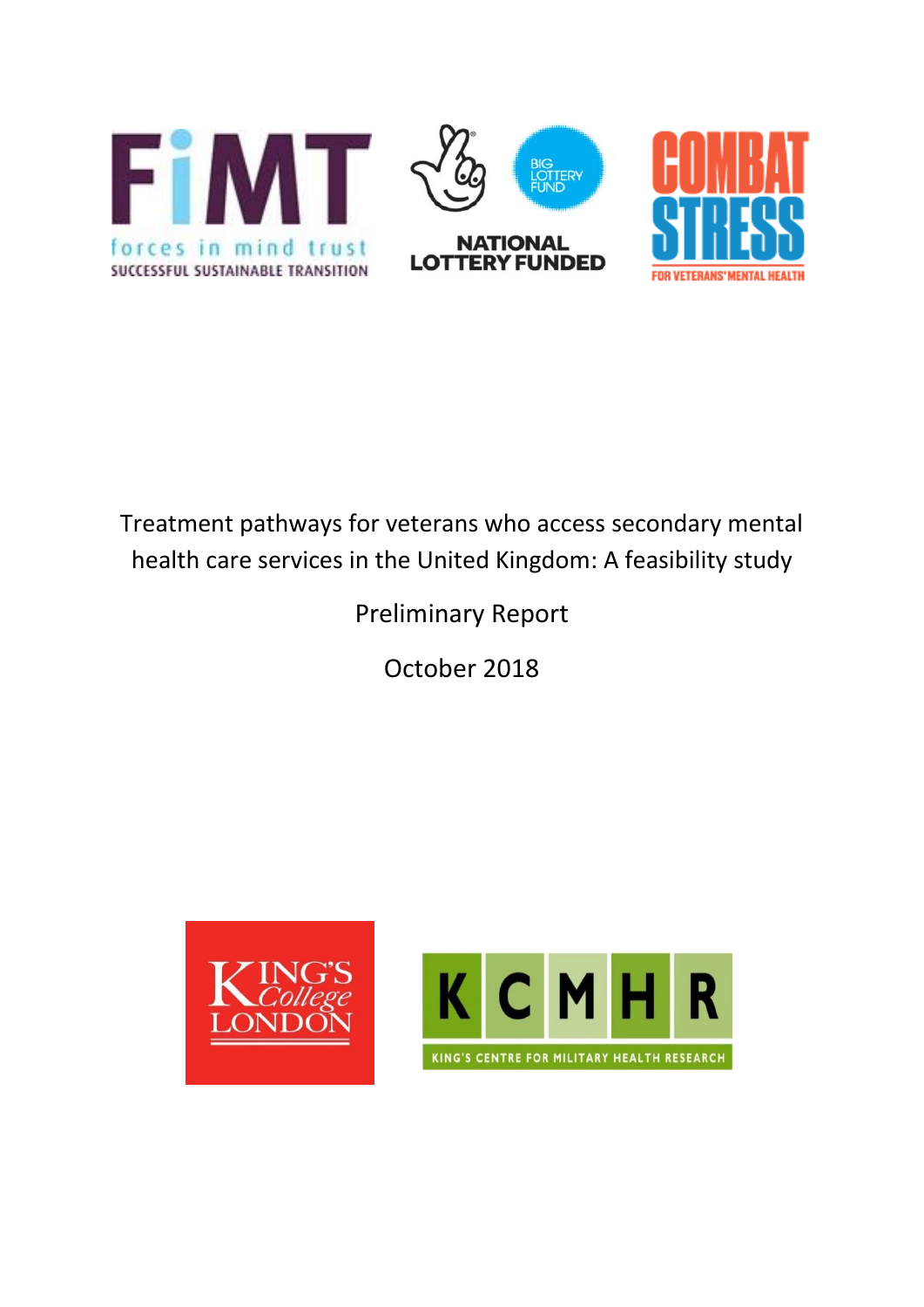# **CONTENTS**

| King's Centre for Military Health Research | $\overline{2}$ |
|--------------------------------------------|----------------|
| Acknowledgements                           | $\overline{2}$ |
| Executive summary                          | 3              |
| Introduction                               | 6              |
| Method                                     | 8              |
| Utility and feasibility results            | 13             |
| Veteran group comparison results           | 20             |
| Discussion                                 | 26             |
| Appendices                                 | 29             |
| References                                 | 31             |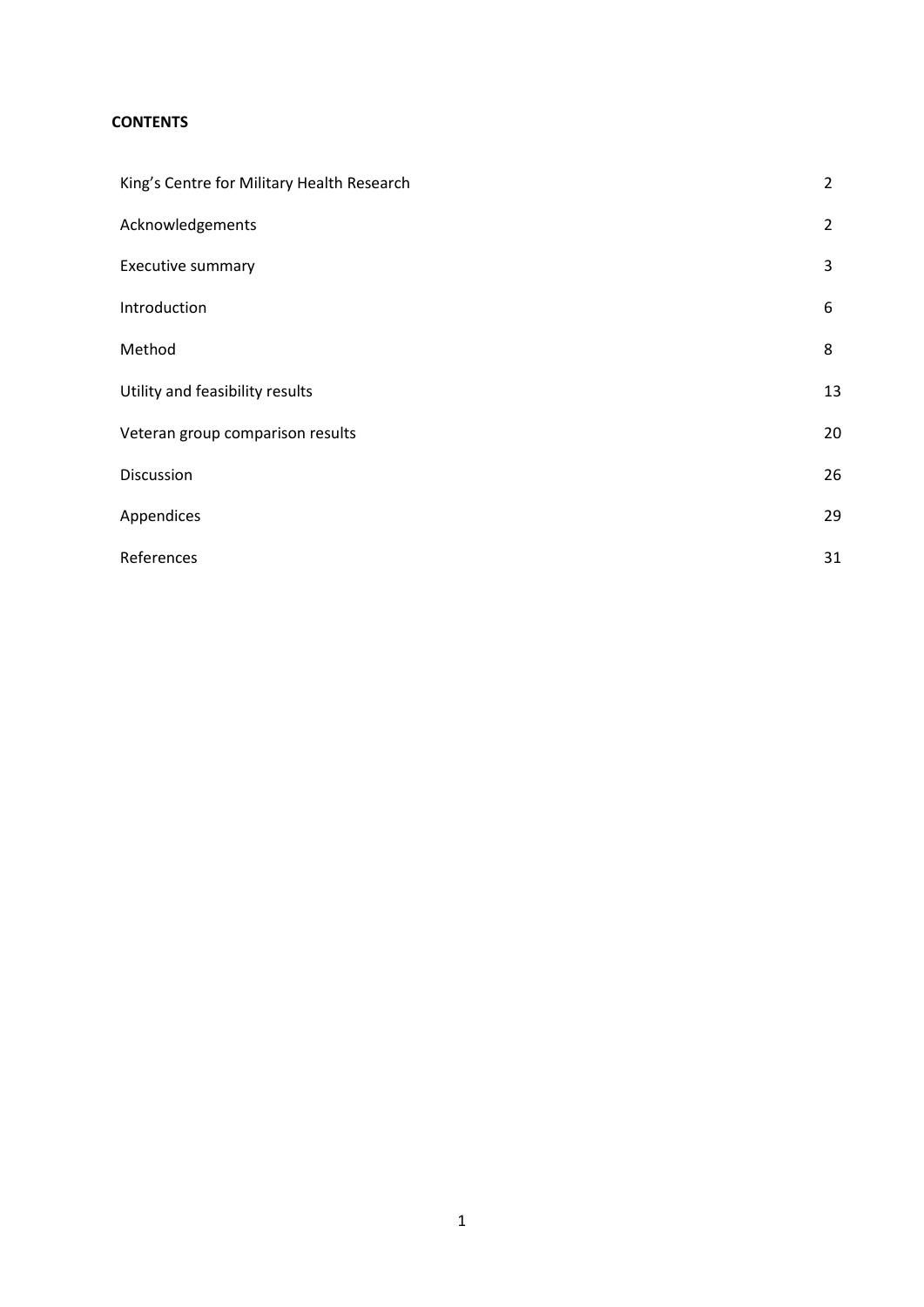#### **KING'S CENTRE FOR MILITARY HEALTH RESEARCH**

Previously the Gulf War Illness Research Unit, the King's Centre for Military Health Research (KCMHR) was launched in 2004 as a joint initiative between the Institute of Psychiatry, Psychology and Neuroscience (IoPPN) and the Department of War Studies at King's College London. KCMHR draws upon the experience of a multi-disciplinary team and is led by Professor Sir Simon Wessely and Professor Nicola Fear. It undertakes research investigating military life using quantitative and qualitative methods. Its flagship study is a longitudinal investigation of the health and well-being of the United Kingdom's (UK) armed forces personnel. The study, funded by the UK Ministry of Defence (MoD), has been running since 2003 and completed its third phase of data collection in 2017. Data from our studies has been used to analyse various military issues and papers have been published in peer reviewed, scientific journals. Our findings are regularly reported in the press and have also been used to inform military policies.

*Authors:* Dr Katharine Mark Dr Dominic Murphy Mr David Pernet Dr Sharon Stevelink Professor Nicola Fear

#### **Acknowledgements**

This research would not have been possible without the veterans who presented themselves to mental health care services through both the National Health Service (NHS) and the military charity Combat Stress. By seeking professional help, they provided the data upon which this research is built.

In addition to the listed authors, the study involved support from the National Institute for Health Research (NIHR) Maudsley Biomedical Research Centre (BRC). This department is a partnership between the South London and Maudsley (SLaM) NHS Foundation Trust and the IoPPN at King's College London. We would particularly like to thank Megan Pritchard (lead in Clinical Record Interactive Search (CRIS) training and development) and Debbie Cummings (CRIS administrator).

We are grateful to FiMT for funding the research and for their continued support and engagement throughout the project, particularly from Ray Lock (Chief Executive), Kirsteen Waller (Research and Support Manager) and Harry Palmer (Mental Health Research Programme Coordinator from the Centre for Mental Health).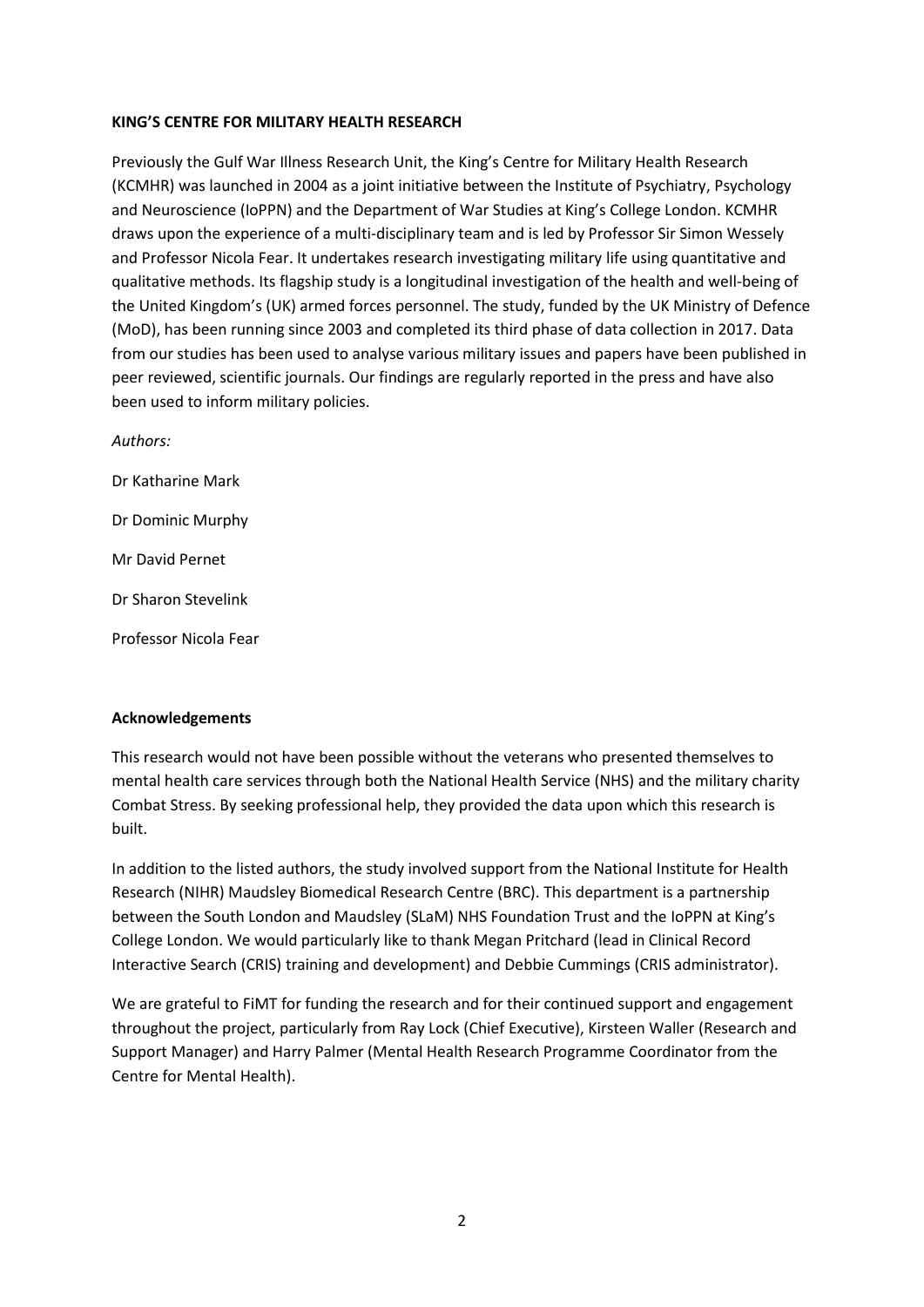#### **EXECUTIVE SUMMARY**

#### *Introduction*

A considerable number of military veterans suffering with mental health problems fail to seek professional help for their difficulties. Previous research focusing on United Kingdom (UK) veterans who do engage in treatment tells us mainly about those accessing primary care services. Although it is useful to investigate the profile of ex-serving\* personnel who initiate their mental health treatment through primary care, there is a relative lack of quantitative evidence concerning those who access secondary care services – that is, more specialist mental health care, frequently delivered in higher intensity therapeutic clinics or hospitals.

#### *Research objectives*

This research used two electronic health record (EHR) case registers to explore the utility and feasibility of identifying veterans accessing secondary mental health care services within the UK. In addition, the report compared the socio-demographic profiles, the types of mental health disorders and the treatment pathways of veterans who engage in secondary mental health care services within the UK, across two different settings.

#### *Method*

 $\overline{a}$ 

Two EHR databases were used to identify veterans who had accessed secondary mental health care services within the UK: 1) The South London and Maudsley (SLaM) Biomedical Research Centre (BRC) case register; and 2) The Combat Stress case register. The SLaM BRC case register provided data on veterans who had accessed secondary mental health care services through the SLaM National Health Service (NHS) Trust. The Combat Stress case register provided data on veterans who had accessed secondary mental health care services through the military mental health charity Combat Stress. The study procedure involved: 1) identifying veterans from the SLaM BRC case register; 2) matching veterans from the Combat Stress case register to veterans from the SLaM BRC case register on age and gender; 3) extracting data on socio-demographic characteristics, types of mental health disorders and treatment pathways through care; and 4) describing the utility and feasibility of these processes and analysing the similarities and differences between the two groups of veterans.

#### *Utility and feasibility results*

This study showed that it is feasible to identify veterans using the SLaM BRC case register. However, the procedure was impractical and time consuming. Accessing the two case registers and associated data was lengthy and involved various administrative hurdles and data security issues. Identifying veterans from the SLaM BRC case register was particularly labour intensive. It involved systematically searching the database, using military-related phrases and exclusion criteria, and scrutinising 1,600 individual records one-by-one.

<sup>\*</sup> The terms 'veteran' and 'ex-serving personnel' are used interchangeably in this report and refer to the same group of individuals.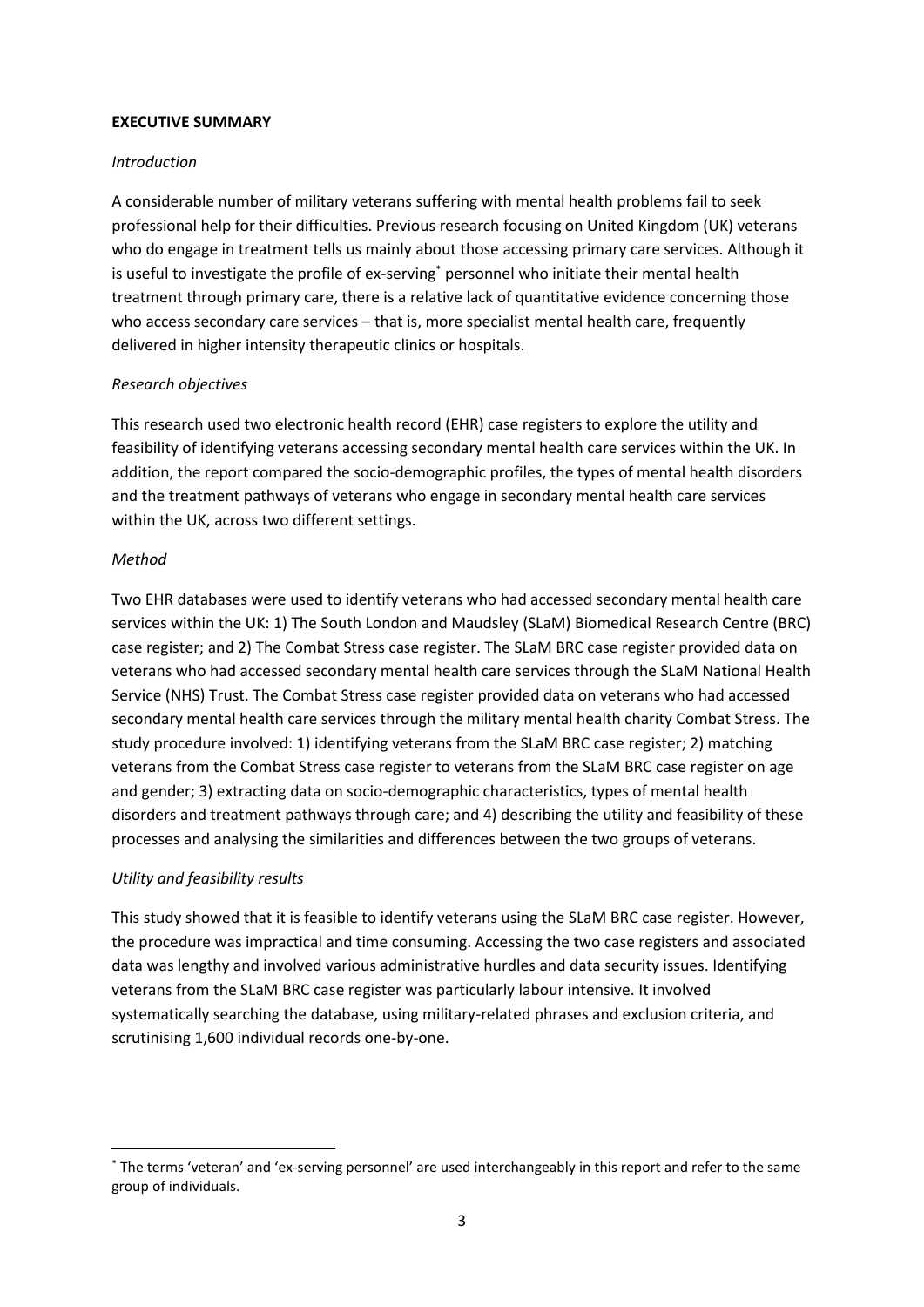The percentage of true veterans identified in the SLaM BRC case register, versus the percentage of non-veterans<sup>†</sup> identified, was 43% overall . While this percentage reflects a positive first step in creating a methodology to identify veterans from large clinical databases, it is still relatively low compared to automated identification processes that make use of natural language processing (NLP). We were careful in our decision regarding who to classify as a veteran – we read through all clinical notes at least twice and only confirmed veteran status when an explicit statement about the patient serving was reported by the clinician. The term 'Royal Air Force' correctly identified veterans most often during the searches.

After identification of 6,039 veterans who had accessed secondary mental health care through the SLaM NHS Trust and 1,136 veterans who had accessed secondary mental health care through Combat Stress, we were able to successfully generate two comparable groups, matched on age and gender. The sample consisted of 189 SLaM veterans and 189 Combat Stress veterans. These numbers are more than sufficient for the current feasibility study and are in line with the numbers expected for this report.

Extracting, cleaning and analysing data from the SLaM BRC case register and, to a lesser extent the Combat Stress register, revealed large amounts of missing data. A limited amount of this – records for 71 SLaM veterans and 110 Combat Stress veterans – was manually backfilled, using free-text clinical notes and patients' scores on mental health questionnaires. However, this issue was not systematically tackled due to time and resource constraints.

#### *Veteran group comparison results*

1

The majority of the age and gender matched veterans who accessed secondary mental health care through both the SLaM NHS Trust and through Combat Stress were male. SLaM veterans and Combat Stress veterans had a median age of approximately 40.0 years (interquartile ranges were 31.0 – 49.0 for SLaM veterans and 31.4 – 50.5 for Combat Stress veterans).

In terms of socio-demographic variables, SLaM veterans were significantly more likely to live alone and to be single/other in relationship status than Combat Stress veterans, whereas Combat Stress veterans were significantly more likely to live with their partner/children and to be in a relationship than SLaM veterans. Combat Stress veterans were also significantly more likely to have British ethnicity than SLaM veterans.

In terms of mental health variables, SLaM veterans were significantly more likely to be given a drug misuse or an 'other' disorder diagnosis or to be assigned a 'no diagnosis given'‡ category, whereas Combat Stress veterans were significantly more likely to be given a depressive, anxiety or stress disorder diagnosis. Combat Stress veterans were significantly more likely to be given more than one mental health disorder diagnoses than SLaM veterans.

In terms of treatment pathway variables, SLaM veterans booked significantly fewer outpatient secondary mental health care appointments than Combat Stress veterans. SLaM veterans went on to

<sup>†</sup> The term 'non-veteran' refers to the general public – that is, to civilians who have never served in the UK armed forces.

<sup>‡</sup> The 'no diagnosis given' category represents those veterans who were seen within secondary mental health care services, but who were not given a mental health disorder diagnosis.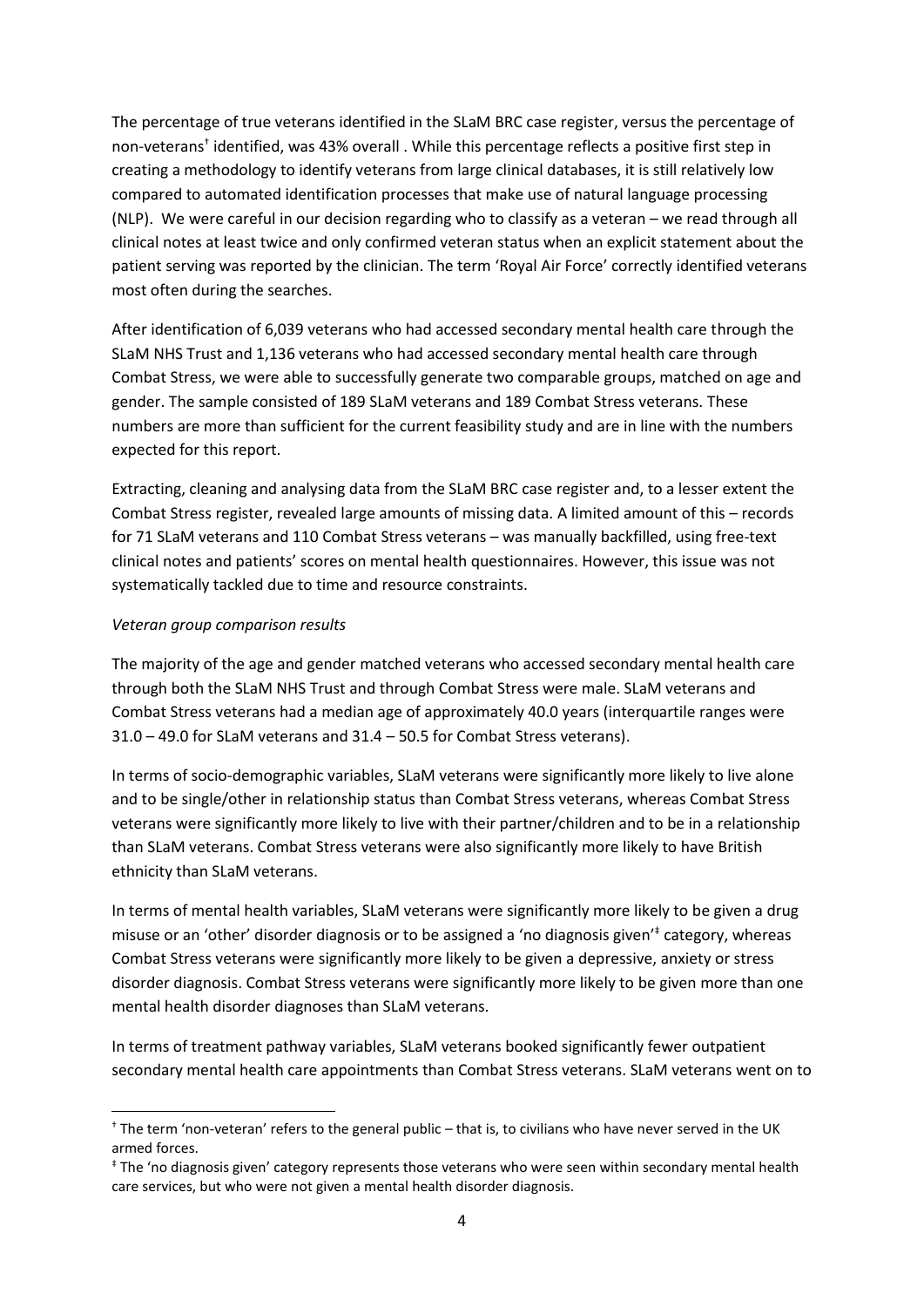attend significantly fewer outpatient secondary mental health care appointments than Combat Stress veterans.

#### *Discussion*

We found that it is possible to identify veterans using the SLaM BRC case register. While this feasibility project exceeded our expectations, it also faced significant procedural challenges. Specifically, it did not allow us to optimise the process of veteran identification or to extract and analyse additional data, due to time and budget constraints. FiMT have approved our research group to carry out a follow-on project. This will improve the methodology for extracting veteran data by developing an NLP tool to help us identify ex-military personnel in a more efficient way. The combined findings from both the current and future report will be used to share the NLP identification tool and to inform the possibility of rolling out a nationwide study. The combined findings will provide further insight into veterans' secondary mental health treatment pathways, on a larger and more representative scale.

This initial report helps to unpick similarities and differences in socio-demographic, mental health and treatment outcomes between veterans accessing secondary mental health care services through the SLaM NHS Trust and veterans accessing secondary mental health care services through the charity Combat Stress. The follow-on project will allow us to improve the potential and impact of the extracted data and carry out similar comparisons between veterans accessing secondary mental health care services through the SLaM NHS Trust and a matched group of non-veterans accessing services through the SLaM Trust. Specifically, this further research will: (1) increase the pool of veterans derived from the SLaM BRC case register, to increase statistical power; (2) analyse additional variables available within the SLaM BRC case register, such as medication usage for mental health difficulties and types of clinicians seen; (3) focus on specific veteran subgroups of interest within the SLaM BRC case register, such as women, ethnic minorities and those with a diagnosis of PTSD; and (4) systematically backfill missing data within the SLaM BRC case register, to improve reliability and robustness.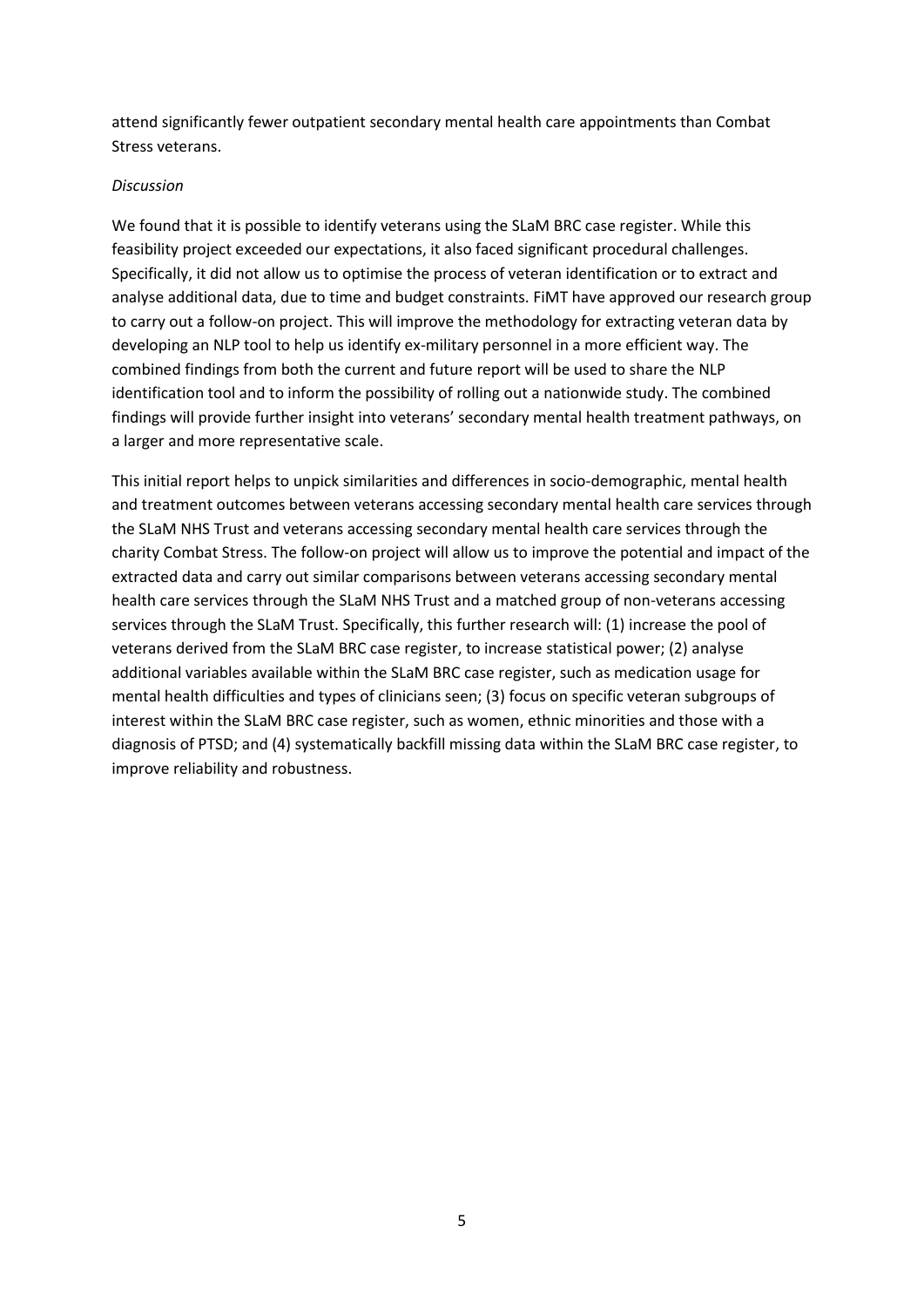#### **INTRODUCTION**

1

#### *Problem statement*

Estimates of the UK's veteran population, defined by the British government as those who have performed military service for at least one day<sup>1</sup>, range from 2.5 to five million<sup>2-5</sup>. A minority of veterans may experience mental health problems (estimates range from seven to 22% across psychiatric conditions), some resulting from their experiences in the line of duty<sup>6</sup>. Indeed, when a nationally representative sample of 257 veterans, between the ages of 16 and 64 years of age, was compared to an age and gender matched sample of 504 non-veterans living in the community in England, the former were found to display more violent behaviour and more suicidal thoughts<sup>7</sup>. Interestingly, a large UK cohort study set up to investigate the health of current and former military personnel has also shown that veterans display higher levels of probable PTSD and alcohol misuse than do serving personnel<sup>8</sup>. Recent research suggests that 93% of veterans who report having a mental health difficulty seek some form of help for their problems, including informal support through family and friends<sup>9</sup>. However, when looking purely at formal medical help, another study found that a substantial number (up to 69%) of serving and ex-serving personnel do not seek such support when needed<sup>10</sup>. Factors influencing individuals' choice not to access formal treatment include lacking recognition of their mental health disorder symptoms or believing that their symptoms are not severe enough; a propensity to favour informal over formal sources of help; preferring to deal with problems oneself; fearing adverse occupational outcomes; problems accessing services; and concern about the stigma associated with mental ill health<sup>8, 11-14</sup>. Recent research suggests that the latter is only a major issue at treatment initiation, when first accessing mental health services<sup>12</sup>.

Of the veterans who do seek treatment, around 20% receive medication or counselling<sup>10</sup>, typically by entering the health care system at the primary care<sup>§</sup> level within the NHS. The limited existing literature in this field tells us that most ex-serving personnel who present to such primary care settings are white males who served in the Army at lower ranks<sup>15-17</sup>.

While it is important to know the profile of those who take the first step to tackling their problem through primary care, we know relatively little about veterans who access secondary mental health care\*\* services. There is a lack of quantitative information concerning the profile of veterans receiving secondary mental health care and the treatment they receive, as the work that has been done has been qualitative in nature and has not included any additional participant groups as means of a comparison<sup>18</sup>. This is true both for NHS-based services and for military specific services offering treatment, such as the veteran charity Combat Stress. Combat Stress was established to provide both inpatient and outpatient clinical mental health services to veterans experiencing mental health difficulties. The interventions offered are classed as secondary mental health care services and veterans can refer themselves or can be referred by a primary care practitioner (usually a GP) to the charity. Those who access secondary mental health services or who are referred to these services

<sup>§</sup> Primary mental health care refers to settings like general practitioner (GP) surgeries or low-level therapeutic clinics.

<sup>\*\*</sup> Secondary mental health care refers to more specialist care, often delivered in higher intensity therapeutic clinics or hospitals.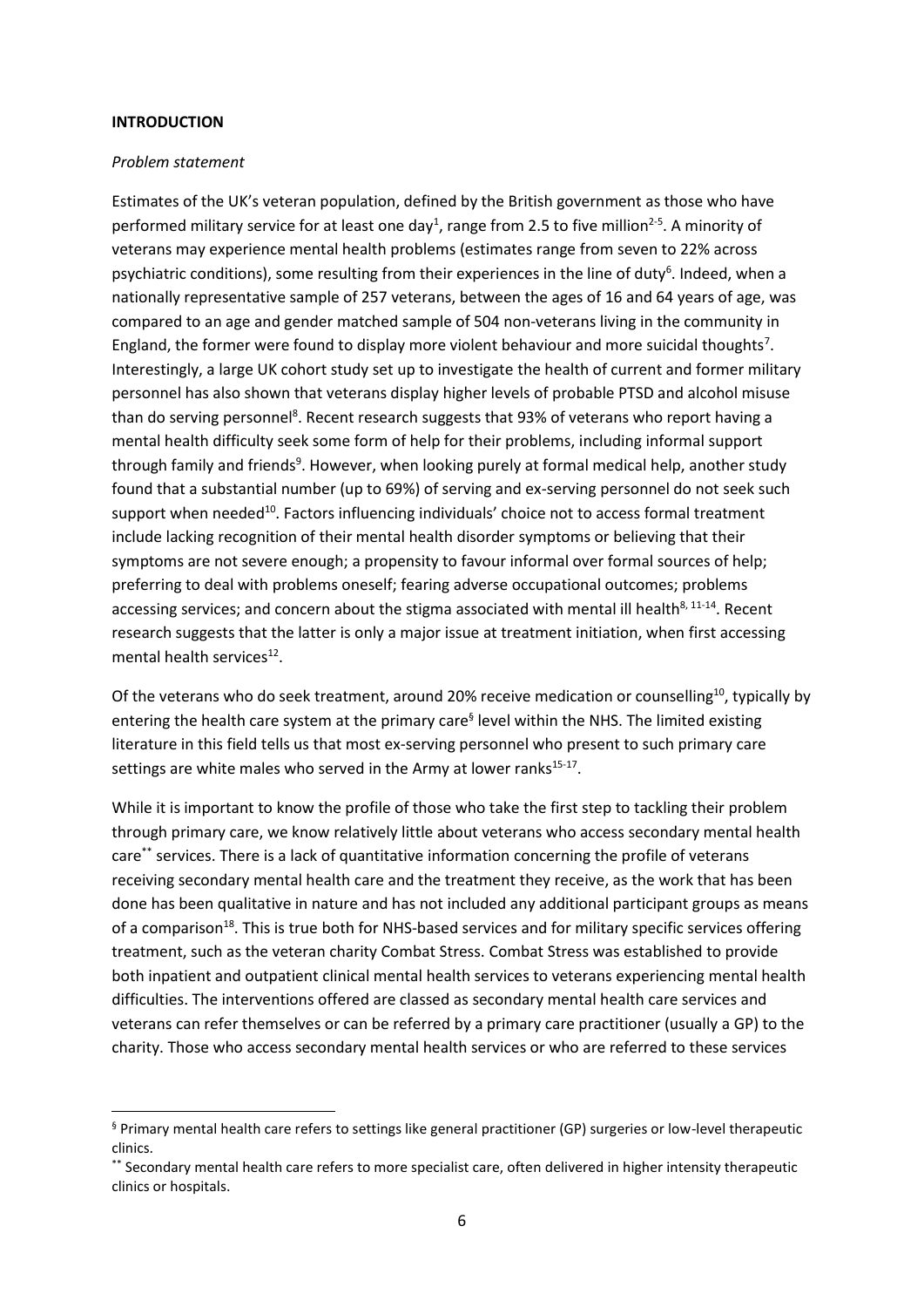from primary care will, in general, have more complex levels of need compared to those who remain in primary care.

# *Electronic health records*

EHR-based case registers function as single, complete and integrated electronic versions of traditional paper health records, typically held by hospitals and other care services within the UK $^{19}$ . These registers have been positioned as a possible 'new generation' for mental health research<sup>19</sup> and their use, particularly within the NHS, has increased in recent years<sup>20</sup>. The methodological advantages of case registers – including their ability to follow up, in detail, large groups of individuals over time – make them an important research asset, providing large numbers of participants and measurement points<sup>21</sup>. EHRs in mental health care provide extremely rich material - because, in theory, they contain every piece of information recorded in a clinical service about a person's presentation, symptoms and relevant background history, as well as the interventions they have received and their response to treatments<sup>22</sup>. Exploration of data within such case registers can reveal patterns in health care provisions, patient profiles and mental and physical health problems.

Important limitations of EHR systems include the large amounts of missing data often present<sup>23</sup>; non-standardised and error-filled clinical free-text notes<sup>24</sup>; and a lack of information regarding undiagnosed mentally ill individuals within the community<sup>25</sup>. However, despite these, and other, potential problems with such case registers, they are hugely advantageous for investigating vulnerable subgroups within the wider population. Specifically, for this project, EHR databases provide us with the opportunity to examine treatment pathways for veterans accessing mental health care services within the UK, on a large scale.

# *Research objectives*

There were two main research objectives for this study report.

- 1. To assess the utility and feasibility of identifying veterans accessing secondary mental health care, by using two EHR-based case registers.
- 2. To explore the socio-demographic profiles, the types of mental health disorders and the treatment pathways of veterans who engage in secondary mental health care services within the UK.

It is worth noting that this report is part of a larger on-going study. The results from the on-going study will be reported to FiMT in the Summer of 2019.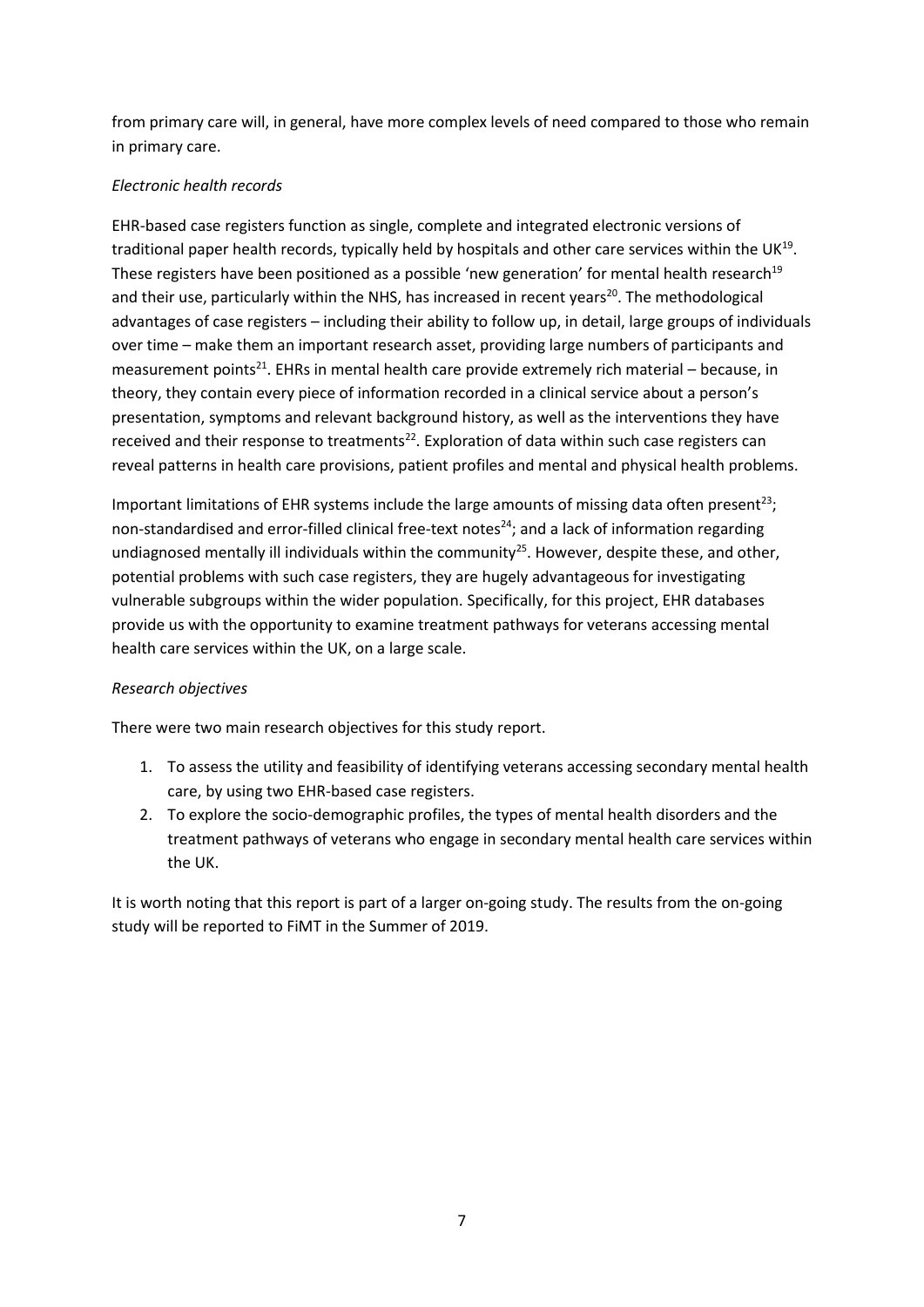# **METHOD**

#### *Study materials*

Two EHR databases, described below, were used to identify veterans who had accessed secondary mental health care services within the UK<sup>++</sup>.

#### 1. The South London and Maudsley Biomedical Research Centre case register

The SLaM BRC case register was set up in 2006 as a novel data resource, derived directly from the routine EHRs of the SLaM NHS Trust network<sup>26</sup>. SLaM is one of Europe's largest mental health providers, serving over 1.2 million residents in four South London boroughs (Croydon, Lambeth, Lewisham and Southwark)<sup>23</sup>. Specifically, the database holds records for secondary mental health care provisions within SLaM, which include all specialist care (i.e., apart from that provided by GPs) for hospitalisations, outpatient care, community care, psychiatric liaison services to general hospitals and forensic mental health services. It is linked to the SLaM Patient Journal System (PJS), which is a bespoke electronic clinical record, used across all Trust services within the SLaM network. The BRC case register includes patients' demographic details, mental health symptoms, mental health disorder diagnoses, psychometric test scores, medications prescribed and clinical events records (referrals, admissions and discharges). It currently holds over 320,000 cases and sees approximately 50,000 new patient referrals each year<sup>22</sup>. Patient records are updated every 24 hours<sup>26</sup>.

In order to facilitate research, a de-identified version of the SLaM BRC case register, called the CRIS system, was developed<sup>23</sup>. The CRIS application comprises of a sequence of data processing pipelines, which both structure and de-identify PJS fields filled in by clinicians and stored in the SLaM BRC case register. This results in the availability of pseudo-anonymised data from the full clinical record. Researchers can systematically search CRIS for any combination of different fields available within the records, including date of birth, scores on psychological tests and clinical notes relating to particular outpatient psychiatric appointments.

# 2. The Combat Stress case register

1

The Combat Stress electronic case register was set up in 2013, from the charity's paper records<sup>27</sup>. Combat Stress was established in 1919, after the end of the First World War, to support veterans experiencing mental health difficulties. Today it is the UK's largest military charity in terms of the number of individual's treated, providing both inpatient and outpatient secondary mental health services to veterans and specialising in PTSD<sup>28</sup>. Indeed, since 2011, Combat Stress has been funded by the NHS to provide a national specialist PTSD clinical service for ex-serving personnel<sup>27</sup>. Approximately 2,000 new veteran patients present to the charity's services each year and they treat individuals from across the UK<sup>28</sup>. Similarly to the CRIS database, the Combat Stress case register holds records for veterans who have accessed secondary mental health care services through the charity. The database includes patients' demographic details, mental health symptoms, mental health disorder diagnoses, scores on mental health questionnaire measures, medications prescribed

<sup>&</sup>lt;sup>††</sup> While outside the scope of the current report, the first case register described was used to identify nonveterans who had accessed similar secondary mental health care services, through the SLaM network. All methods and results relating to this third population group will be covered in the follow-on study report, delivered to FiMT in 2019, and are therefore not mentioned here.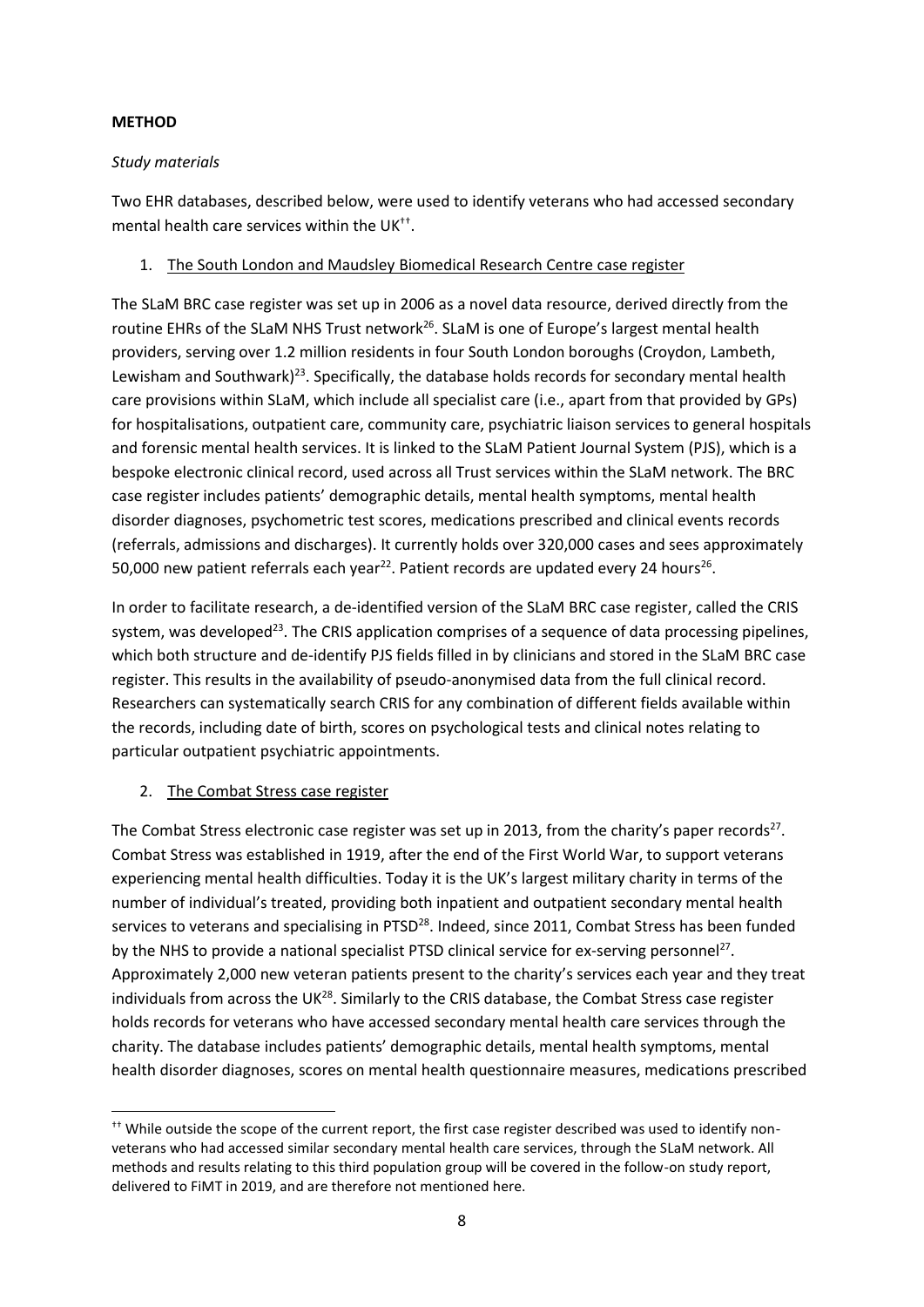and clinical events records. While the data held is broadly similar across the SLaM BRC and Combat Stress databases, the EHR systems and their associated outputs are completely distinct, in terms of both the search process and the structure used.

# *Study population*

The current report consists of two groups.

# 1. Veterans in the South London and Maudsley Biomedical Research Centre case register

The first population group were veterans who had accessed secondary NHS mental health care services through the SLaM NHS Trust. They were identified using a detailed search strategy (see the utility and feasibility results chapter, pages 14 to 16).

# **Inclusion criteria**

- Veterans who had accessed these mental health care services within a ten-year window between  $1^{st}$  January 2007 and  $31^{st}$  December 2016<sup>‡‡</sup>. The CRIS register was implemented in 2007, so this was the earliest that digital records could be accessed from. This project began in 2017, so 2016 was the last full year digital records were available for.
- Veterans who had served in the UK armed forces we retained records for those whose country of birth was noted as the UK or was left as blank (as we noticed that this field was often left blank if the individual was a UK national).

# **Exclusion criteria**

- Veterans aged under 18 years of age, as our focus was on adults.
- Veterans aged over 64 years of age (or born before 1943) this ensured that those who carried out national service were not included, because this subgroup does not reflect those who voluntarily enter the forces and biases the sample towards older veterans.
- 2. Veterans in the Combat Stress case register

The second population group were UK veterans who had accessed secondary mental health care services through the charity Combat Stress.

# **Inclusion criteria**

1

• Veterans who had accessed these mental health care services within a four-year window – between 1<sup>st</sup> January 2013 and 31<sup>st</sup> December 2016. The Combat Stress database was implemented in 2013, so this was the earliest that digital records could be accessed from. This project began in 2017, so 2016 was the last full year digital records were available for.

<sup>‡‡</sup> Note, however, that, after matching, the final sample from the SLaM BRC case register consisted of veterans who had accessed mental health care services through the SLaM NHS Trust within a four-year window, in line with the inclusion criteria for the Combat Stress case register (see the utility and feasibility results chapter, page 18).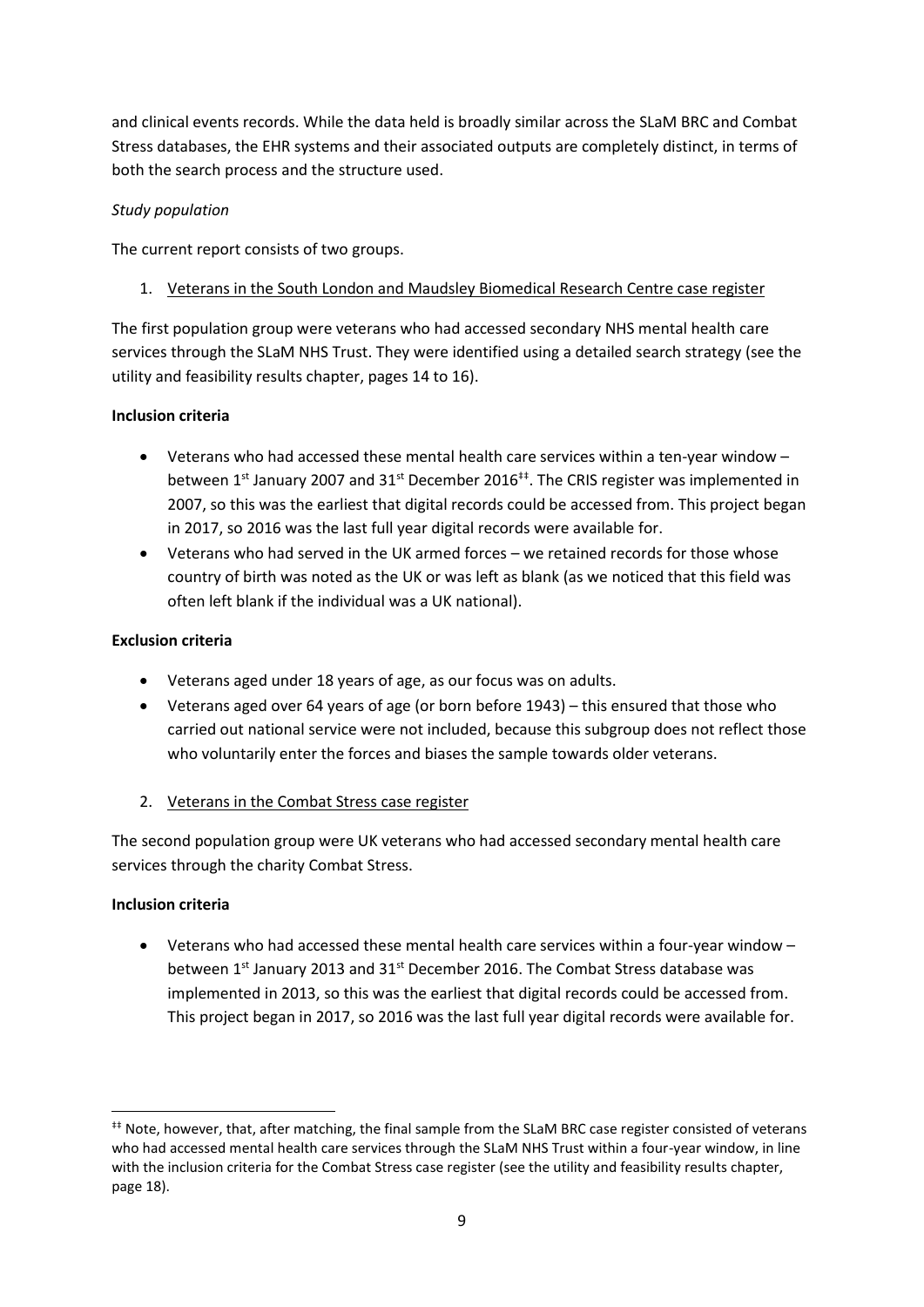# **Exclusion criteria**

- Veterans aged under 18 years of age.
- Veterans aged over 64 years of age (or born before 1943).

# *Study procedure*

We used four steps for this study's research procedure – these are described below and in Figure 1 (see the utility and feasibility results chapter for more details, pages 13 to 18).

# Figure 1. The four steps for the study's research procedure.



# 1. Identifying

# **The South London and Maudsley Biomedical Research Centre case register**

As there is no structured field for flagging veterans within the CRIS system, our objective was to identify veterans by applying key word searches to the unstructured free-text notes filled in for each patient by clinicians. We aimed to identify a sample of veterans that had accessed secondary mental health services through the SLaM NHS Trust and who, therefore, had a record in the CRIS database.

# **The Combat Stress case register**

Unlike within the SLaM BRC database, individuals within the Combat Stress case register are all selfreported veterans. Therefore, no specific search system was needed to identify this group of individuals.

2. Matching

**.** 

Once the veterans accessing secondary mental health care services through the SLaM NHS Trust had been identified, the team matched the veterans who had accessed secondary mental health care services through Combat Stress to this first group of veterans. The veteran group who sought help through Combat Stress were frequency matched by age (in age bands) and gender to the veteran group who sought help through the SLaM NHS Trust. This ensured that the two samples were comparable. A random stratified sampling method<sup>§§</sup> was used for matching. Randomised matching meant that the overall sample was representative of both veterans accessing SLaM services and veterans accessing Combat Stress services. Stratified matching meant that the age and gender subgroups matched on were also represented properly within the sample.

<sup>§§</sup> Random stratified sampling is a method of sampling that involves the division of a population into smaller groups, known as strata. The strata are formed based on members' shared attributes or characteristics. In this case, the strata were broken down by age bands and gender, across the two groups.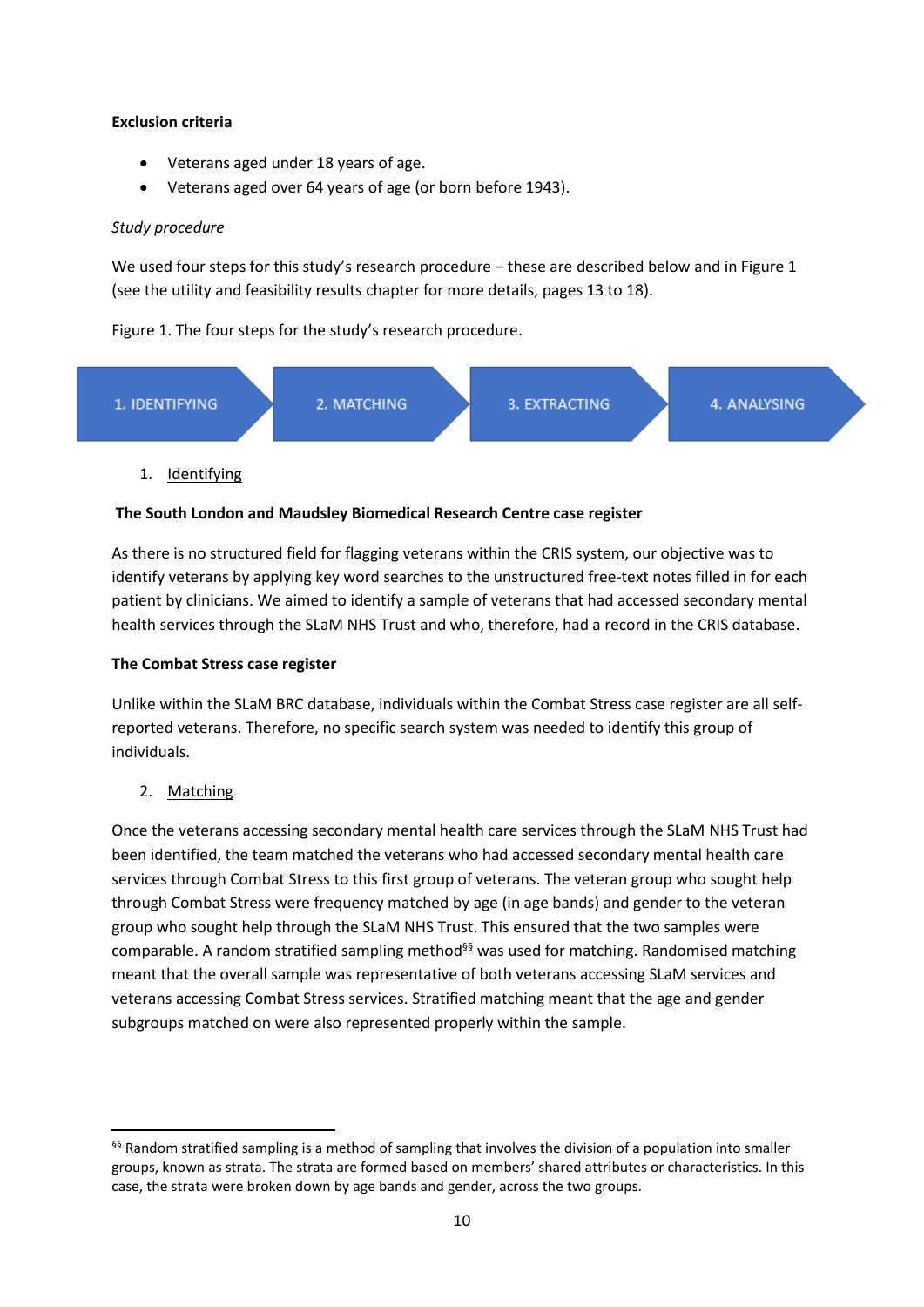# 3. Extracting

Once we identified veterans in the SLaM BRC system and matched them to a similar sample of veterans from the Combat Stress system, relevant data was extracted from both case registers. Data fields were exported from the registers and imported into a Microsoft Excel file. Structured fields relating to the veterans' socio-demographic characteristics, mental health disorder diagnoses and treatment pathways through care were extracted. The details were transferred to a bespoke study database. The 12 specific variables extracted from both case registers are shown in Table 1.

| <b>Variables extracted</b>                                                                            |                                                                                |  |
|-------------------------------------------------------------------------------------------------------|--------------------------------------------------------------------------------|--|
| 1. Age (in years)***                                                                                  | 7. Types of mental health disorder diagnoses                                   |  |
| 2. Gender***                                                                                          | 8. Number of mental health disorder<br>diagnoses                               |  |
| 3. Who the veteran lives with<br>(i.e. alone; with friends/family/other; or<br>with partner/children) | 9. Number of outpatient secondary mental<br>health care appointments booked    |  |
| 4. Ethnicity                                                                                          | 10. Number of outpatient secondary mental<br>health care appointments attended |  |
| 5. Marital status                                                                                     | 11. Number of inpatient secondary mental<br>health care stays                  |  |
| 6. Service branch                                                                                     | 12. Duration of inpatient secondary mental<br>health care stays (in days)      |  |

Table 1. The 12 variables extracted from both the SLaM BRC and the Combat Stress case registers.

# 4. Analysing

The analyses for this report were split into two sections, in line with our research objectives.

# **Utility and feasibility of identifying veterans who access secondary mental health care**

The utility and feasibility of extracting data on veterans presenting to secondary mental health care, using two EHR-based registers, was assessed by examining the practicality of accessing the required veteran data, of identifying veterans, of matching our samples and of extracting, cleaning and analysing veteran data. For example, we considered firewall constraints surrounding the CRIS system; time and manpower requirements when detecting veteran records; limitations in matching the samples; and amounts of missing data present.

 $\overline{a}$ \*\*\* Age was already extracted at step 2 (matching).

<sup>†††</sup> Gender was already extracted at step 2 (matching).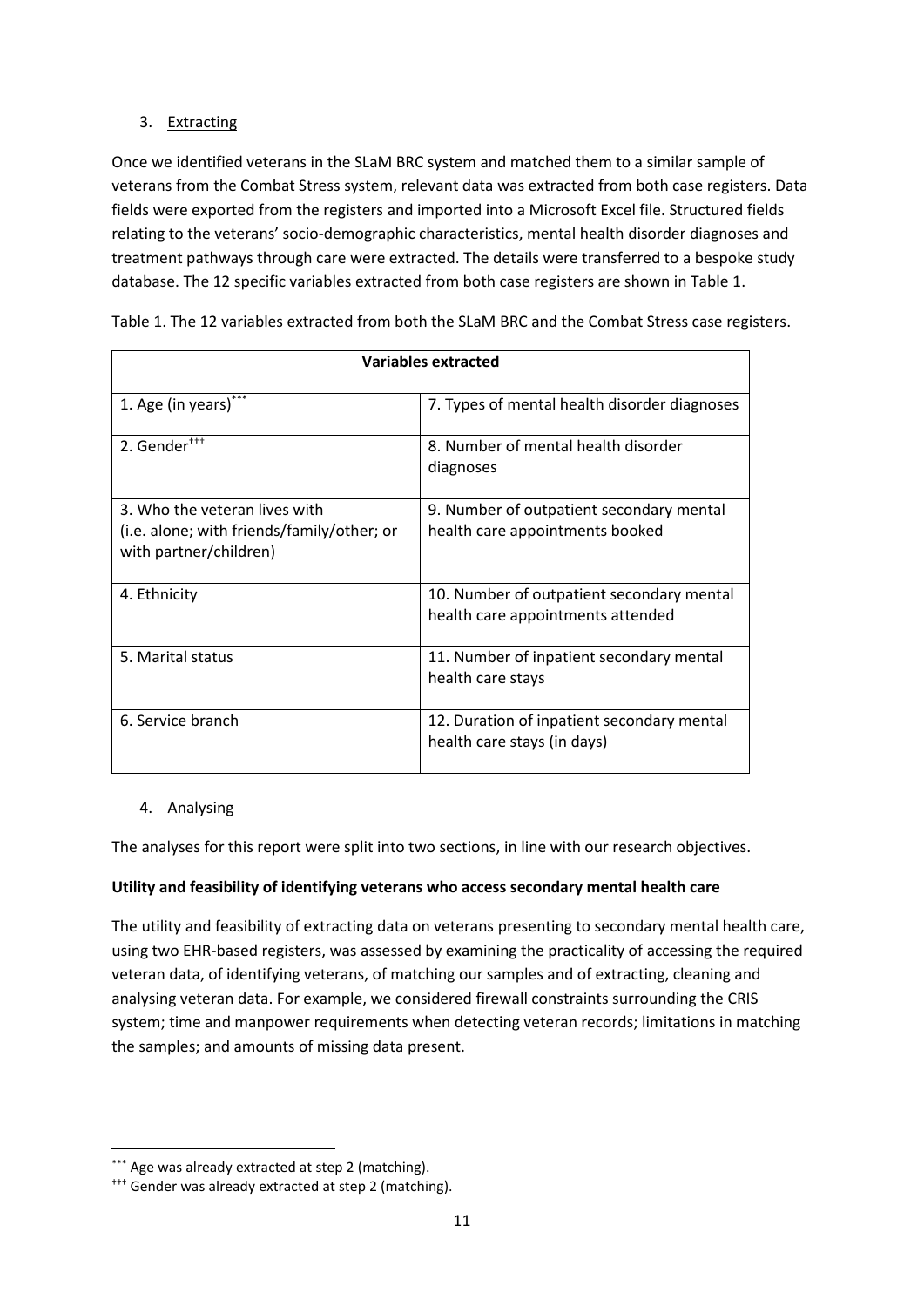# **Socio-demographic profiles, types of mental health disorders and treatment pathways of veterans who access secondary mental health care**

Quantitative analyses for this part of the report were carried out using the statistical software STATA (version 15). To address this research objective, a variety of statistics were calculated, such as prevalence rates and chi-square tests, to determine whether statistically significant differences existed in socio-demographic profiles, types of mental health disorders and treatment pathways, between the SLaM BRC veteran group and the Combat Stress veteran group.

# **SUMMARY**

- Two EHR databases were used to identify veterans who had accessed secondary mental health care services within the UK:
	- 1. The **SLaM BRC** case register
	- 2. The **Combat Stress** case register
- These case registers provided data on two population groups:
	- 1. Veterans who accessed secondary mental health care services through the **SLaM NHS Trust**
	- 2. Veterans who accessed secondary mental health care services through the military charity **Combat Stress**
- The study procedure included:
	- 1. **Identifying** veterans from the SLaM BRC case register
	- 2. **Matching** veterans from the Combat Stress case register to veterans from the SLaM BRC case register
	- 3. **Extracting** data on socio-demographic characteristics, types of mental health disorders and treatment pathways through care for veterans
	- 4. **Analysing** the utility and feasibility of these processes and similarities and differences between the two groups of veterans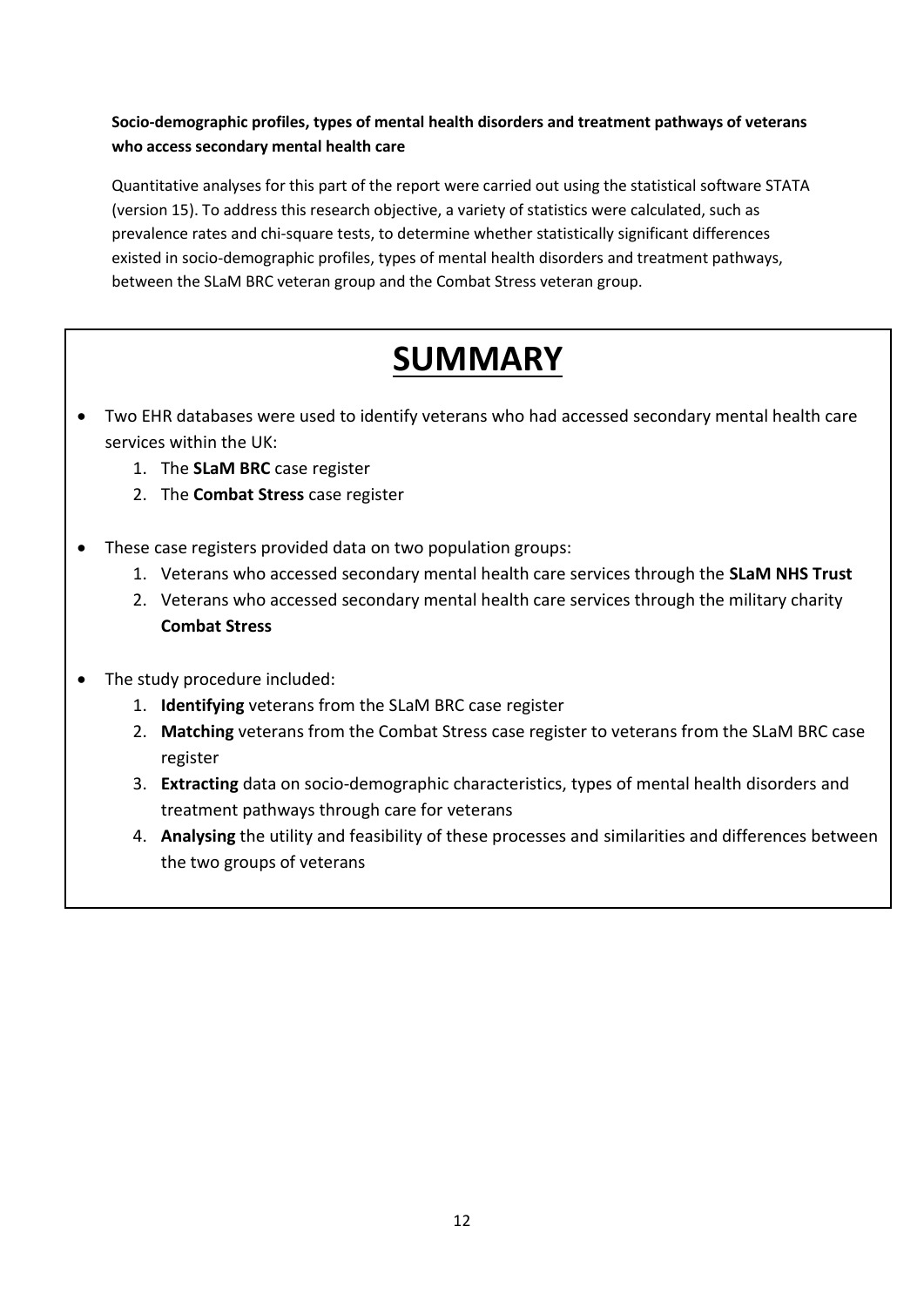#### **UTILITY AND FEASIBILITY RESULTS**

This chapter discusses the utility and feasibility of identifying veterans accessing secondary mental health care services within the UK and subsequently extracting their data. Feasibility is defined as 'capable of being done, effected, or accomplished'<sup>29</sup> , and utility is defined as 'the state of being useful, profitable, or beneficial<sup>'29</sup>. More specifically, feasibility studies, such as this one, are pieces of research that tend to be carried out before a further project, in order to answer the question, 'Can this study be done?'<sup>30</sup>. They are used to estimate parameters needed to design relevant future studies<sup>30</sup>. We discuss utility and feasibility in relation to: 1) accessing the required veteran data; 2) identifying veterans; 3) matching our samples; and 4) extracting, cleaning and analysing veteran data.

*1. Accessing*

The South London and Maudsley Biomedical Research Centre case register

There were a number of steps involved in gaining full access to the SLaM BRC and CRIS system databases, which are documented below. In total, these processes took approximately four months to complete and this time was factored into the study timeline.

# **Project approval**

The team submitted an application to the BRC to request approval of the research project. This detailed a summary of the research, objectives, rationale, the types of variables required and the expected outputs. The application was discussed at one of the monthly BRC committee meetings and was fully approved two months later. NHS Research Ethics Committee approval was not needed, because the BRC has previously been granted ethical approval for linking its anonymised data.

# **Research passports**

Following project approval, the team requested research passports to access the CRIS system. Research passports are the equivalent of an honorary contract with the SLaM NHS Trust and ensure that researchers are contractually obliged to adhere to relevant Trust policies regarding confidentiality and data protection. The applications were processed by the BRC over a two-month period and, subsequently, we were given log in details for the SLaM network and the CRIS system.

# **Firewall constraints**

CRIS data could only be accessed using the SLaM firewall. This meant that the team had to source computers at the BRC (located at the King's College London Denmark Hill campus) to access CRIS. However, we were also able to apply for access for a remote connection to the SLaM network, allowing us to carry out data cleaning and analyses from our own King's College London computers.

# The Combat Stress case register

We submitted an application to request access to the Combat Stress database, summarising the research and how we would keep the data secure. Following this being reviewed and filed at Combat Stress, a pseudo-anonymised dataset with our specified variables was shared with the team. One of our team members (DM) is the research lead at the charity.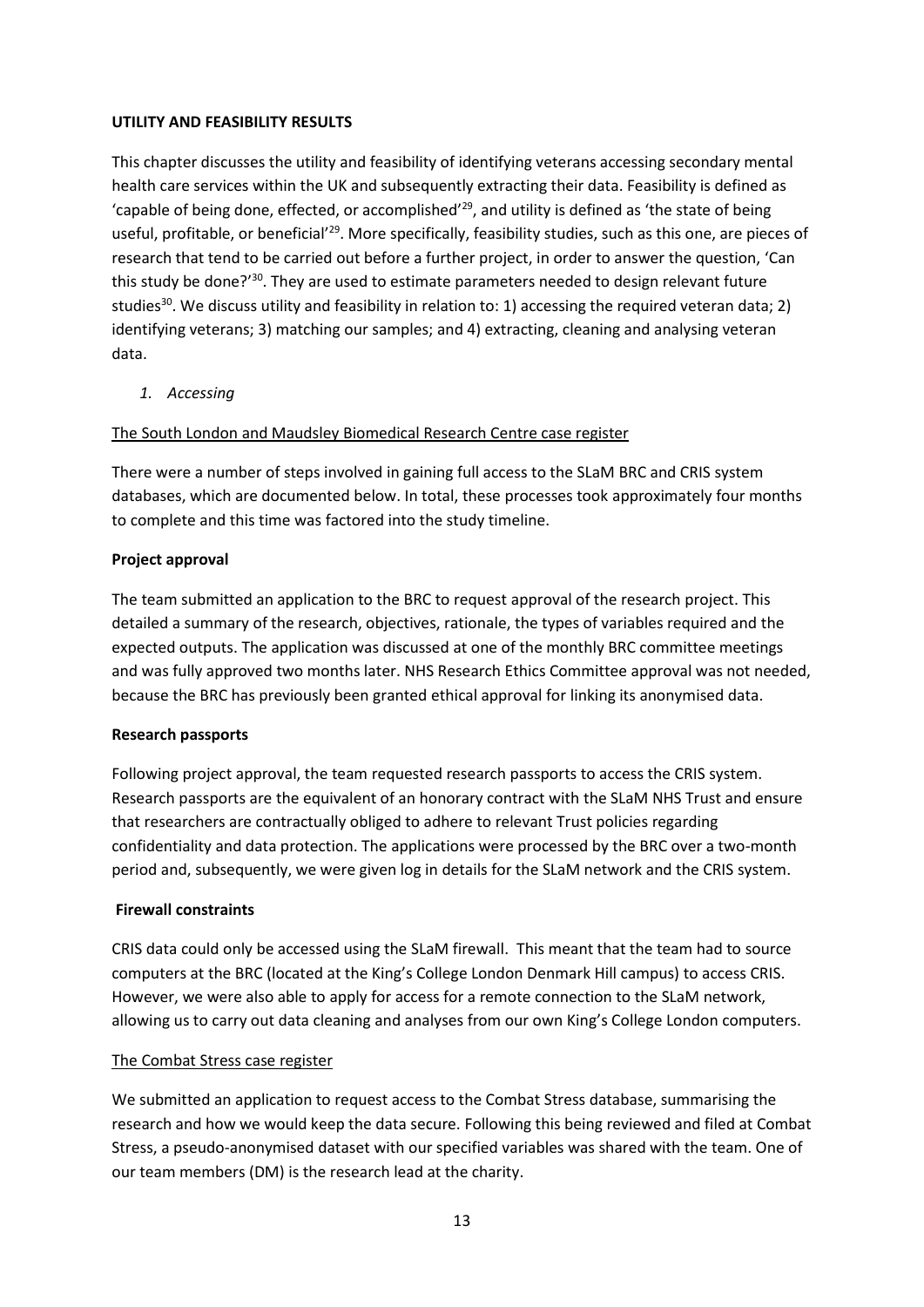#### 2. *Identifying*

#### The South London and Maudsley Biomedical Research Centre case register

Despite their being no military service flag for patients within the SLaM BRC case register, it was feasible to identify veterans using the database. The identification process was iterative in nature and took place in two broad steps. Firstly, key words were derived during an initial search of veteran medical records within the SLaM BRC case register, by noting down frequently used military-related terms that appeared in veterans' records. Secondly, the team compiled their own list of military terms, using their expertise in the field. Together, these two methodologies resulted in a large list of military-related words, of which 17, including 'Royal Navy', 'Army', 'Royal Air Force' and 'armed forces' (see Appendix 1 for the full list, pages 29 and 30) proved to be useful. Using the same processes, we also created a list of over 30 exclusion limits, such as 'navy blue' and 'Salvation Army' (see Appendix 1 for the full list, pages 29 and 30), to prevent a substantial number of non-veterans being identified as veterans (false positives). The key words and exclusions were then combined into a joint search strategy, to systematically search the SLaM BRC case register through the use of CRIS. All medical records that were identified as potential veteran records, because they contained certain key words, were scrutinised individually to ensure that the patient had actually served in the military. Each patient's notes were read in detail, to determine whether we could confidently determine that the patient was a veteran – we read through all clinical notes at least twice and only confirmed veteran status when an explicit statement about the patient serving was reported.

When considering the individual word searches used to identify veterans, the term 'Army' returned the highest number of potential veteran records, followed by 'Royal Navy' and then 'Royal Air Force'. However, sheer numbers returned are not reflective of the hit rate of each term. We tested a random batch of 457 of these potential veteran records, to determine the individual identification rates for each of the three key military terms used. These were calculated as the percentage of true veterans identified versus the percentage of non-veterans identified, from the overall number of potential veteran records returned. As shown in Figure 2, 'Royal Air Force' had the highest sensitivity rate, out of all 17 military-related words, for correctly identifying veterans, followed by 'Royal Navy' and then 'Army'. 'Royal Air Force' arguably returned the cleanest veteran records when the case register was searched – that is, we had to implement the fewest exclusion criteria for records returned using this term (see Appendix 1, pages 29 and 30).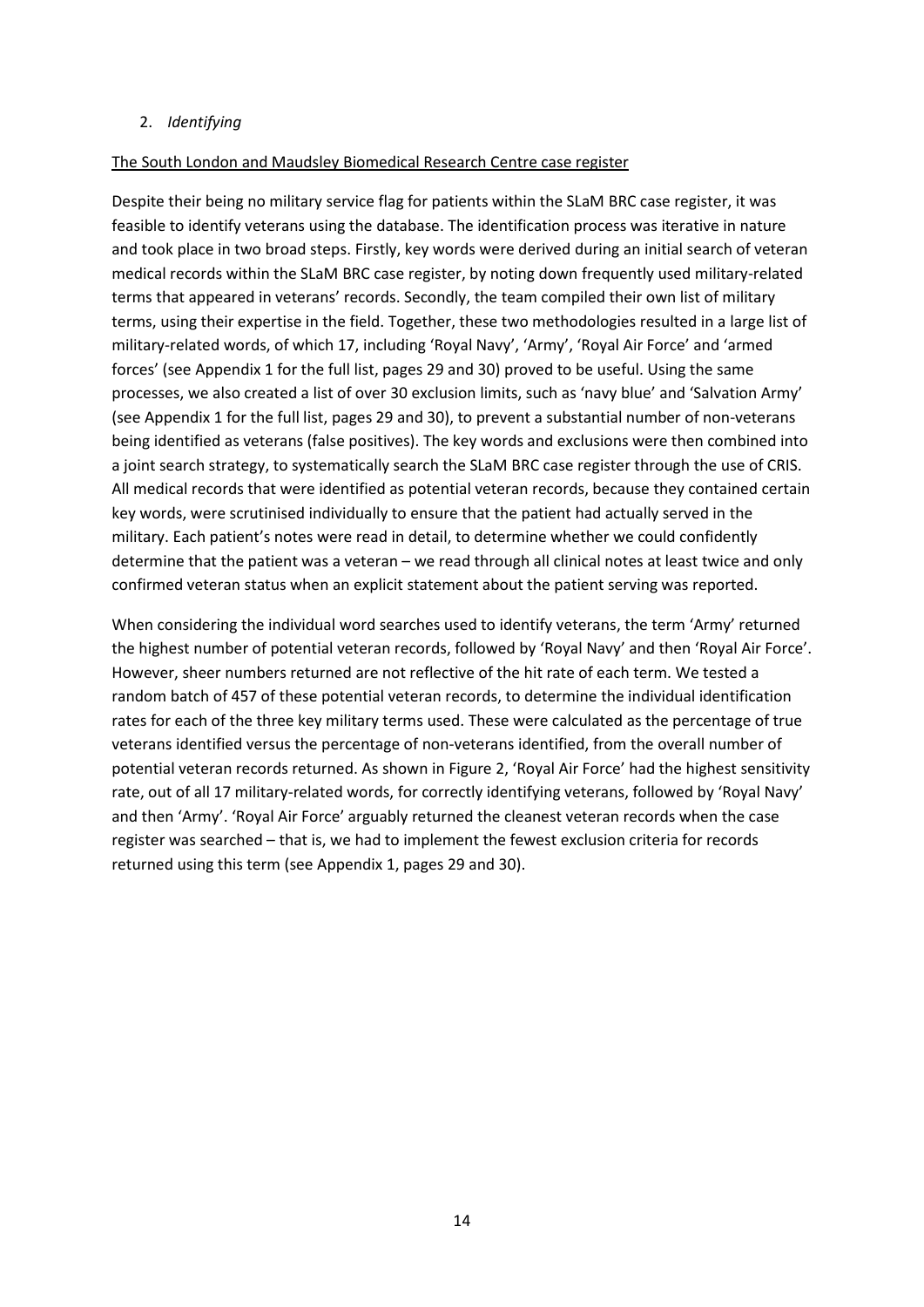

Figure 2. Hit rates for the three primary military search terms used in the CRIS system – 'Royal Navy', 'Army' and 'Royal Air Force'.

The key word searches, combined with the exclusion limits, of the CRIS system's free-text notes returned 6,039 potential veterans who fitted these criteria. These records were randomly sorted into an ordered list, which was then used for selecting a smaller sample of potential veterans for checking. The team selected 1,600 records to scrutinise in more detail, to ensure that we could meet the proposed sample size, while also taking into account time and manpower restrictions. Of these 1,600 possible veterans, 693 were identified as being true veterans by the research team. Following implementation of our inclusion and exclusion criteria (see the method section, pages 9 and 10), 306 of the identified veterans were included in the final sample<sup>###</sup>. Figure 3 shows a flow chart of the SLaM BRC veteran numbers.



Figure 3. Flow chart to show the numbers of veterans identified through the CRIS system.

**.** 

Identifying veterans through the CRIS system in this way was labour intensive and time consuming. Manually verifying each potential veteran record involved reading through, often, a vast amount of free-text notes, written by the clinician who had seen the patient. We found that reading through

<sup>&</sup>lt;sup>###</sup> Note, however, that this final sample size was condensed following the matching process (see page 18).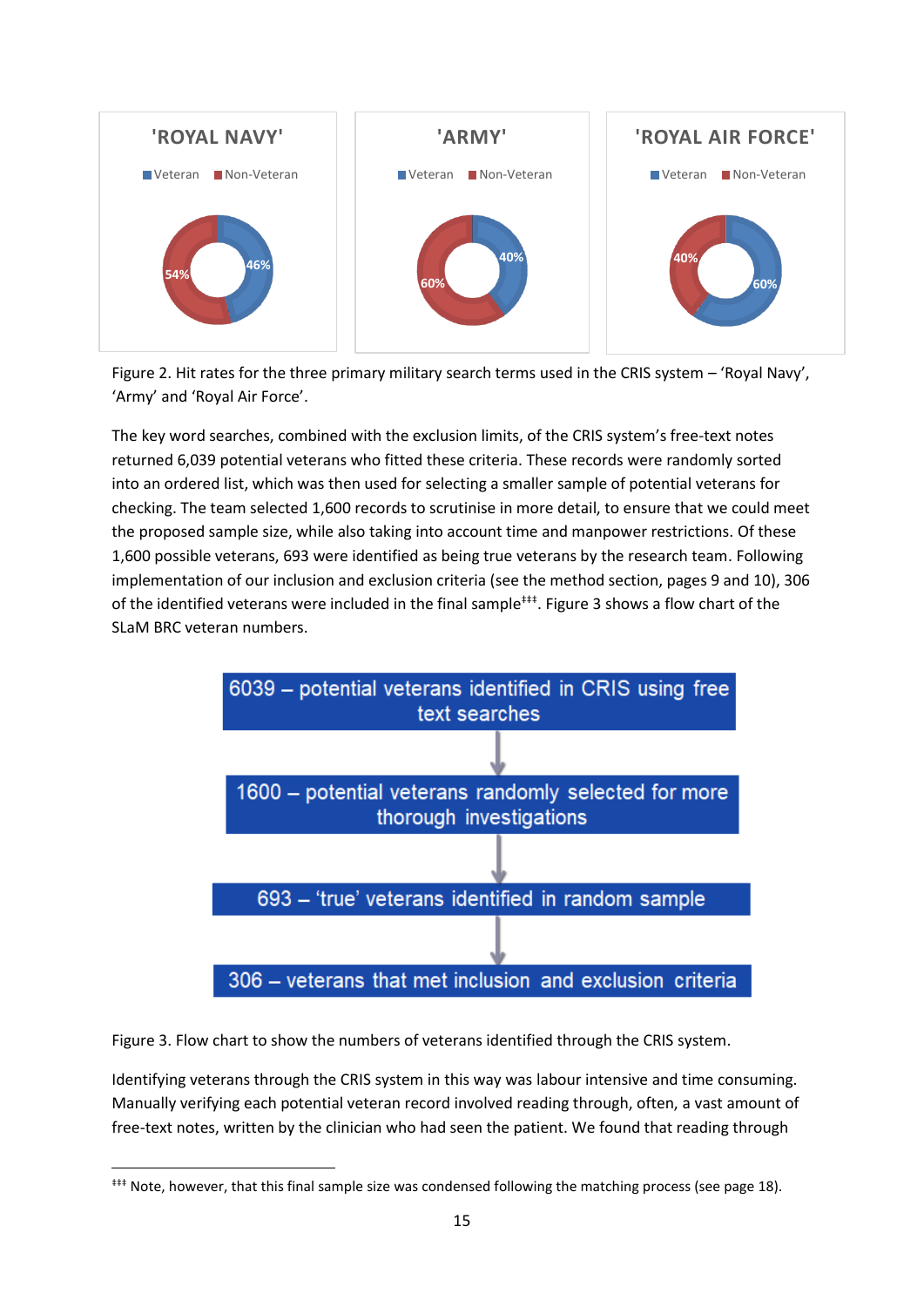each patient's notes took, on average, 15 minutes. We manually worked through 1,600 potential veteran records for this project, which equated to 400 hours of reading time or approximately 11 weeks' worth of work. This time frame did not include creating the search strategies for identifying potential veterans, extracting their data, matching the SLaM BRC and Combat Stress samples or carrying out data analyses.

Of the 1,600 possible veteran records checked, 693 were identified as being true veterans by the research team, representing an overall identification rate of 43.3%. While this percentage reflects a positive first step in creating a methodology to identify veterans from large clinical databases, it is still relatively low compared to automated identification processes that make use of natural language processing (NLP)<sup>31</sup>. The team had to read through a large number of patient notes to validate a considerably smaller number of actual veterans.

It must be noted that there was no way to confirm our identified SLaM veterans, verified by the research team using clinical notes, were actual veterans. We were careful and deliberate in our decisions regarding who to classify as a veteran – we read through all clinical notes at least twice and only confirmed veteran status when an explicit statement about the patient serving was reported. If in doubt, we were conservative, categorising the patient as a non-veteran. Even so, the process used relied on patients' self-reporting having previously served in the military, which may have been inaccurate or false, particularly considering this population of individuals were suffering from fairly severe and complex mental health problems.

Along the same lines, there was no way to confirm that our verified non-veterans had not served in the armed forces. Some veterans may not have volunteered the fact that they had belonged to the military to their health care provider. In this case, there would be no mention of these individuals' veteran statuses in their clinical notes, and the team would subsequently have classified them as non-veterans. It is worth noting, however, that it is protocol for clinicians to talk through a patient's history/background, including their previous occupations, when they first enter services.

#### The Combat Stress case register

Unlike within the SLaM BRC database, individuals within the Combat Stress case register are all veterans. Therefore, no specific process was needed to identify this group of individuals.

We gained access to 1,136 anonymised veteran records from the Combat Stress database, all of which fitted our inclusion and exclusion criteria (see the method section, pages 9 and 10). After matching took place, 189 were included in the final sample (see Figure 4).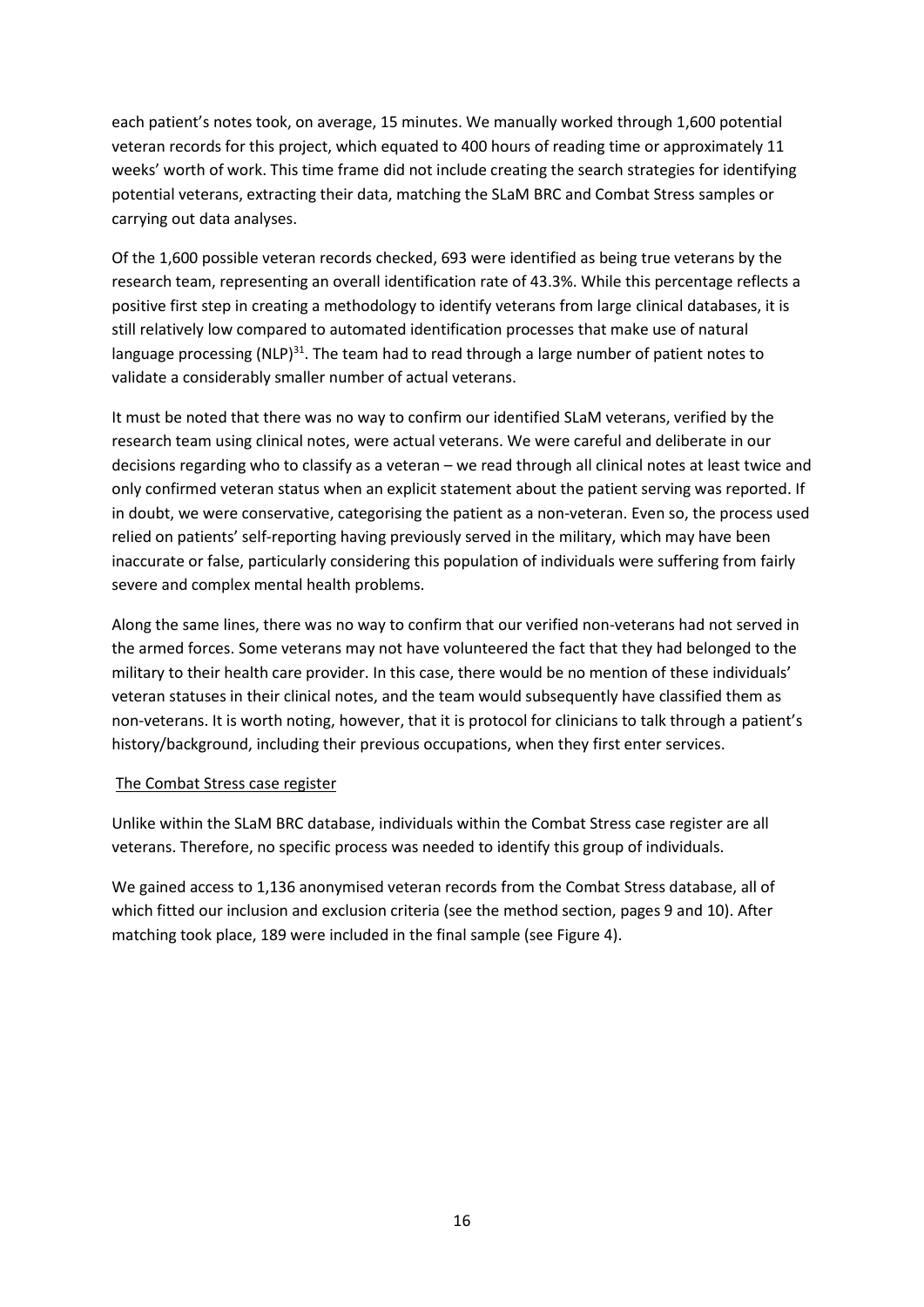

Figure 4. Flow chart to show the numbers of veterans identified through Combat Stress.

*3. Matching*

In order to match the samples as closely as possible, the SLaM veteran sample was condensed. This was because of the discrepancy in the time window in which the two groups accessed care – the Combat Stress case register was implemented in 2013, whereas the SLaM BRC case register was implemented in 2006. While it was not ideal to have to limit our numbers in the SLaM database, the team included veterans who accessed secondary mental health care services between 2013 and 2016, for both of our two veteran groups, so that they were directly comparable.

Following this, we age and gender matched veterans from the Combat Stress database to veterans from the SLaM BRC database. Gender groupings and age bands in the Combat Stress group were compared to the SLaM group. However, a straightforward match could not be carried out. There were too few eligible veterans accessing Combat Stress services to match to the age band and gender categories of the veterans accessing SLaM services, mainly because the average age of SLaM veterans was higher than that of Combat Stress veterans before matching. 189 veterans from Combat Stress could be successfully matched to the SLaM sample and the remaining veterans from the latter group were removed from the dataset and further analyses. Therefore, a total of 189 veterans who accessed secondary mental health care services through the SLaM NHS Trust and 189 veterans who accessed secondary mental health care services through Combat Stress made up the final sample for this report. These numbers were sufficient for the current feasibility study and in line with our expected sample size estimations for this report.

# *4. Extracting, cleaning and analysing*

Following the identification and matching of veterans, data was transferred to, and subsequently stored in, several bespoke Microsoft Access databases. These allowed us to format the data in an efficient way and to ensure the information was housed securely. From there, data was imported into Microsoft Excel and then into the statistical program STATA (version 15) for cleaning and analysis. For a list of all variables extracted, see Table 1 (in the method section of this report, page 11).

The data available for extraction and analysis within EHR databases such as the SLaM BRC and Combat Stress systems depends upon clinicians having the time to enter the information gathered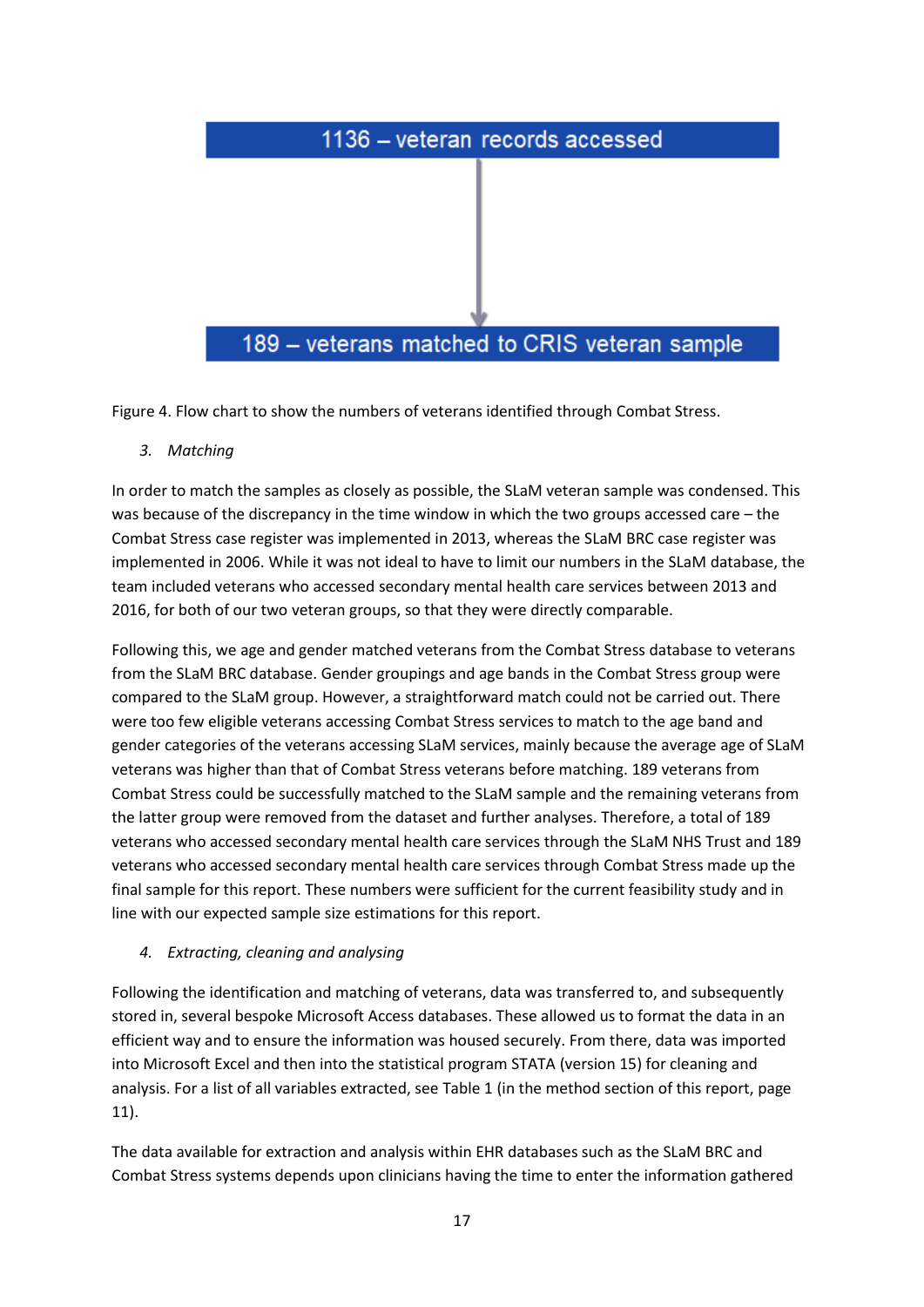from patients who have accessed care<sup>22</sup>. Often, such case registers contain large amounts of missing data – and this was true for some variables within the current project. For example, only 32% of Combat Stress veterans had a mental health disorder diagnosis listed in the structured diagnosis field and only 50% of SLaM veterans had a documented note of who they lived with in the structured 'lives with' field.

While the included data is more than adequate for testing feasibility, such large amounts of missing values decrease reliability and robustness overall. We know, through checking both the SLaM BRC and Combat Stress systems, that a small amount of missing information is available elsewhere within the databases, namely within the free-text clinical/case written notes, even if it is not documented within a specific set field as expected.

Despite dealing with missing data being outside the scope of this feasibility project, we were able to backfill missing data using clinical notes for two of the 12 extracted variables: 1) service branch, within the SLaM BRC case register; and 2) types of mental health disorder diagnoses, within the Combat Stress register. Data on which service branch each veteran belonged to was fairly easy to access within the SLaM BRC database, because these details were often included alongside explicit statements confirming veteran status in the free-text clinical notes. Data on types of mental health disorder diagnoses was also easily accessible within the Combat Stress system, because these details could often be inferred from scores on mental health questionnaires, which tested for common mental health disorders and were generally well reported on. Unfortunately, we did not have the time or resources to backfill missing data for the remaining 10 variables of interest or to systematically tackle the issue of missing data by reading back through all available clinical notes.

Finally, data cleaning and quantitative analysis were relatively uncomplicated to carry out. By this late stage in the project, the challenges faced during the previous methodological steps (and described in detail above) had been dealt with and overcome, leaving us ready to analyse and interpret the results.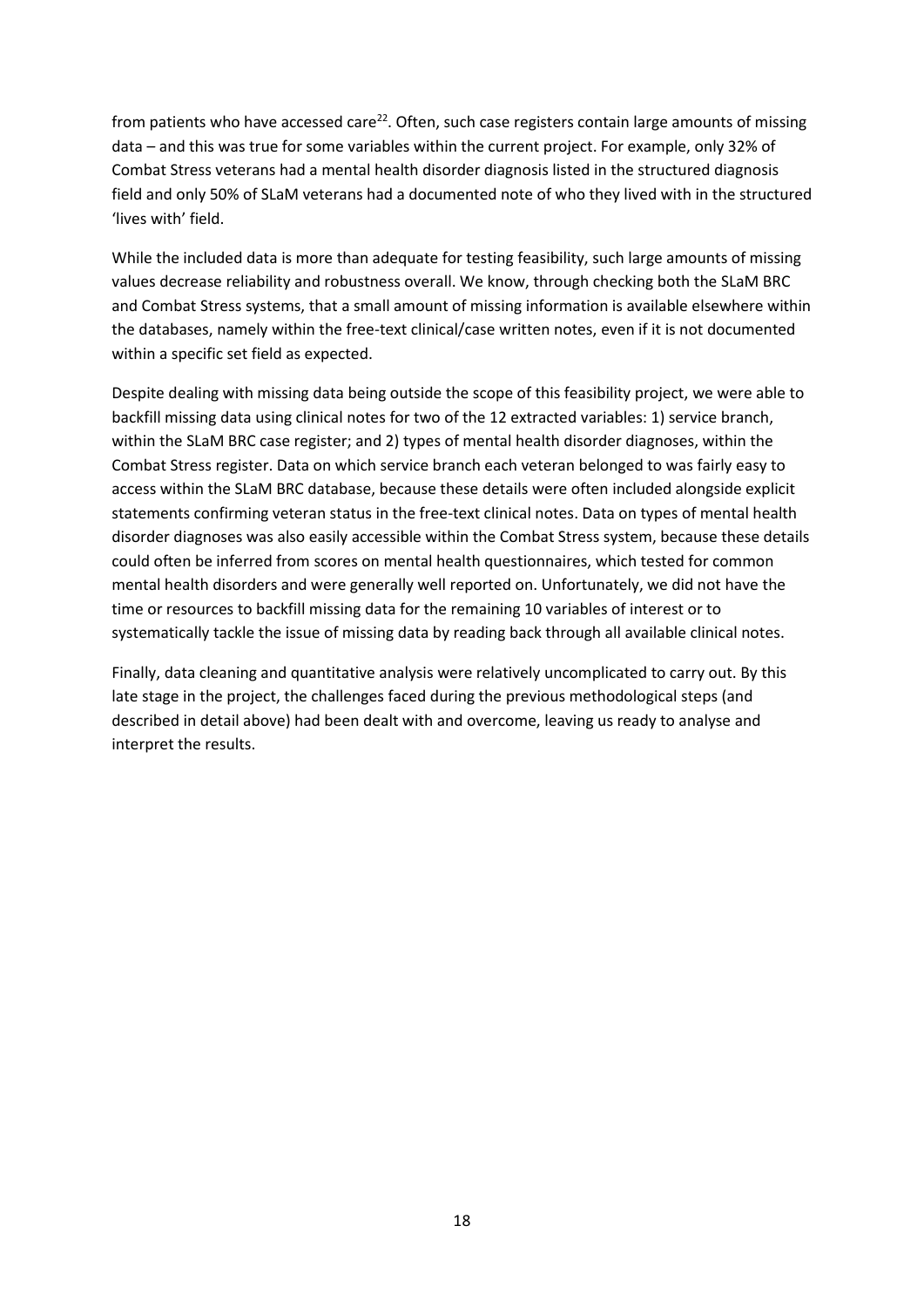# **SUMMARY**

- We were able to successfully identify veterans using the SLaM BRC case register
- **Accessing** the required case registers, and associated data, was lengthy and included requesting project approval, receiving research passports and adhering to firewall constraints
- **Identifying** veterans from the SLaM BRC case register was labour intensive and time consuming. It involved systematically searching the CRIS system, using military-related key words and exclusion limits
- Hit rates were 43% overall but varied across search terms. The phrase 'Royal Air Force' correctly identified veterans most often
- **Matching** SLaM veterans and Combat Stress veterans on age and gender reduced the sample size somewhat, resulting in a final sample of 189 individuals in each group
- **Extracting, cleaning and analysing** data from the SLaM BRC case register revealed large amounts of missing data. To a lesser extent, this was also the case within the Combat Stress case register.
- We backfilled a limited amount of missing data, using free-text clinical notes and mental health questionnaires
- We were unable to systematically tackle the issue of all missing data, because of time and resource constraints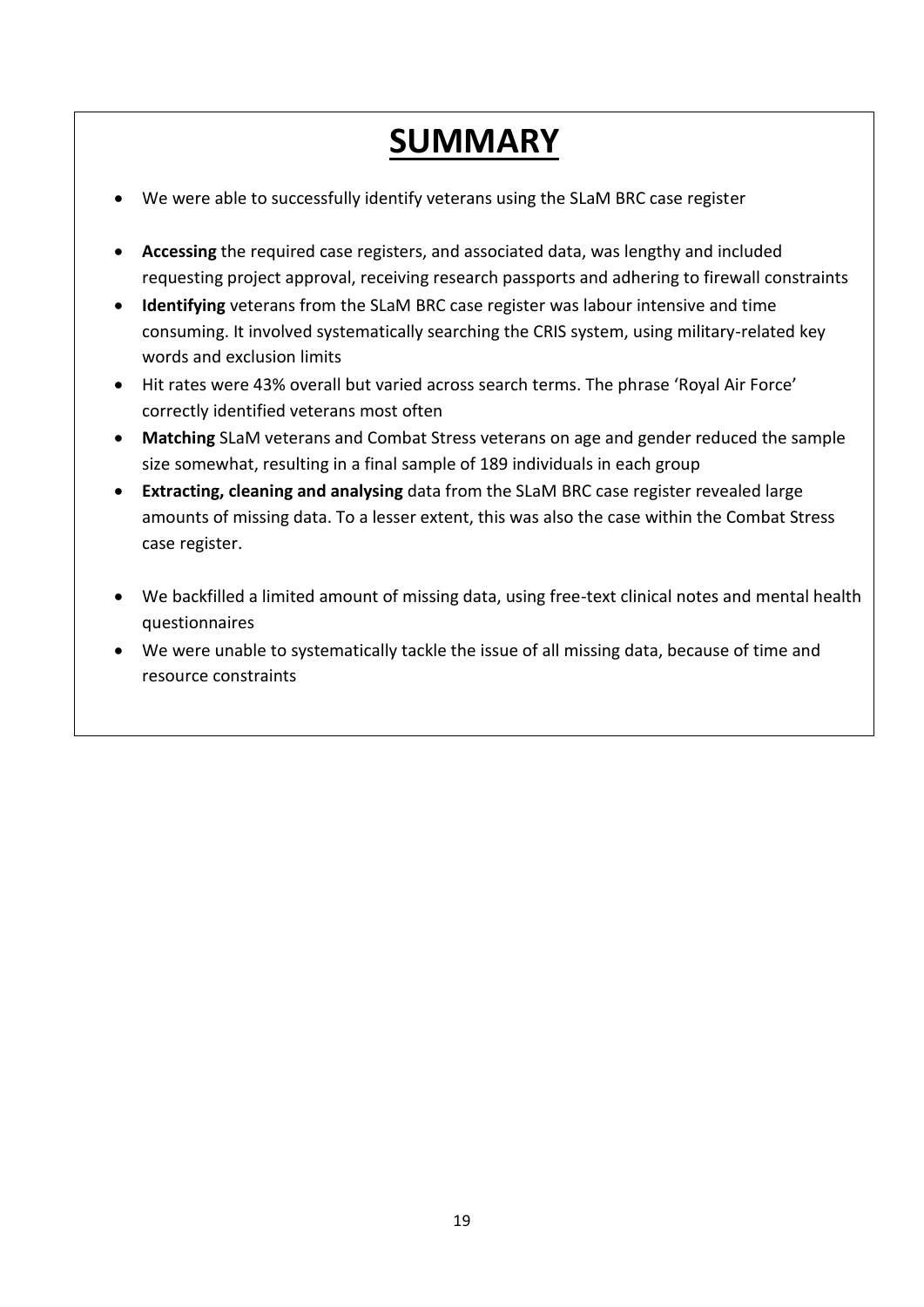#### **VETERAN GROUP COMPARISON RESULTS**

This chapter compares similarities and differences in socio-demographic profiles, types of mental health disorders and treatment pathways, across two groups of veterans – those who access secondary mental health care services through the SLaM NHS Trust and those who access secondary mental health care services through the military charity Combat Stress. We break this section down into the larger factors of: 1) socio-demographics and military variables; 2) mental health variables; and 3) treatment pathway variables.

# *1. Socio-demographic and military variables*

 $\overline{a}$ 

SLaM veterans and Combat Stress veterans were matched on age bands and gender. The median age of SLaM veterans was 40.0 (interquartile range (IQR) = 31.0 – 49.0) and the median age of Combat Stress veterans was 40.8 (IQR = 31.4 – 50.5; see Table 2). The majority of veterans in both groups were male (95.8%).

|                            | <b>SLaM Veterans</b><br>$(N = 189)$ | <b>Combat Stress</b><br>Veterans ( $N = 189$ ) | Significance <sup>®</sup> |
|----------------------------|-------------------------------------|------------------------------------------------|---------------------------|
|                            | Median (IQR)                        | Median (IQR)                                   | p value                   |
| Age (in years)             | $40.0(31.0 - 49.0)$                 | $40.8(31.4 - 50.5)$                            | 0.88                      |
|                            | N(%)                                | N(%)                                           |                           |
| Gender                     |                                     |                                                | 1.00                      |
| Male                       | 181 (95.8)                          | 181 (95.8)                                     |                           |
| Female                     | 8(4.2)                              | 8(4.2)                                         |                           |
| Who the veteran lives with |                                     |                                                | < 0.001                   |
| Alone                      | 46 (48.9)                           | 20(18.0)                                       |                           |
| Friends/family/other       | 22(23.4)                            | 6(5.4)                                         |                           |
| Partner/children           | 26(27.7)                            | 85 (76.6)                                      |                           |
| Ethnicity                  |                                     |                                                | < 0.001                   |
| <b>British</b>             | 132 (80.5)                          | 158 (98.1)                                     |                           |
| Other                      | 32 (19.5)                           | 3(1.9)                                         |                           |

Table 2. Medians, interquartile ranges, numbers and percentage prevalence rates for the sociodemographic and military variables, across SLaM veterans and Combat Stress veterans<sup>§§§</sup>.

 $$^{555}$  Note. N = number of veterans; IQR = interquartile range (lower quartile – upper quartile); bold = statistically significant p value differences. For age, the p value refers to differences between means. Missing data for service branch was were backfilled for SLaM veterans where possible, using free-text clinical notes. This allowed us to assign a service branch for 71 SLaM veterans who previously had this field missing. Percentages refer to numbers that had each specific field populated and do not include missing data.

<sup>\*\*\*\*</sup> A statistically significant result indicates that a relationship between two or more variables is caused by something other than chance. Statistical hypothesis testing, using *p* values, is used to determine whether the result of a data set is statistically significant or not. If the *p* value falls below 0.05, a statistically significant result has been found. If the *p* value exceeds 0.05, a non-statistically significant result has been found.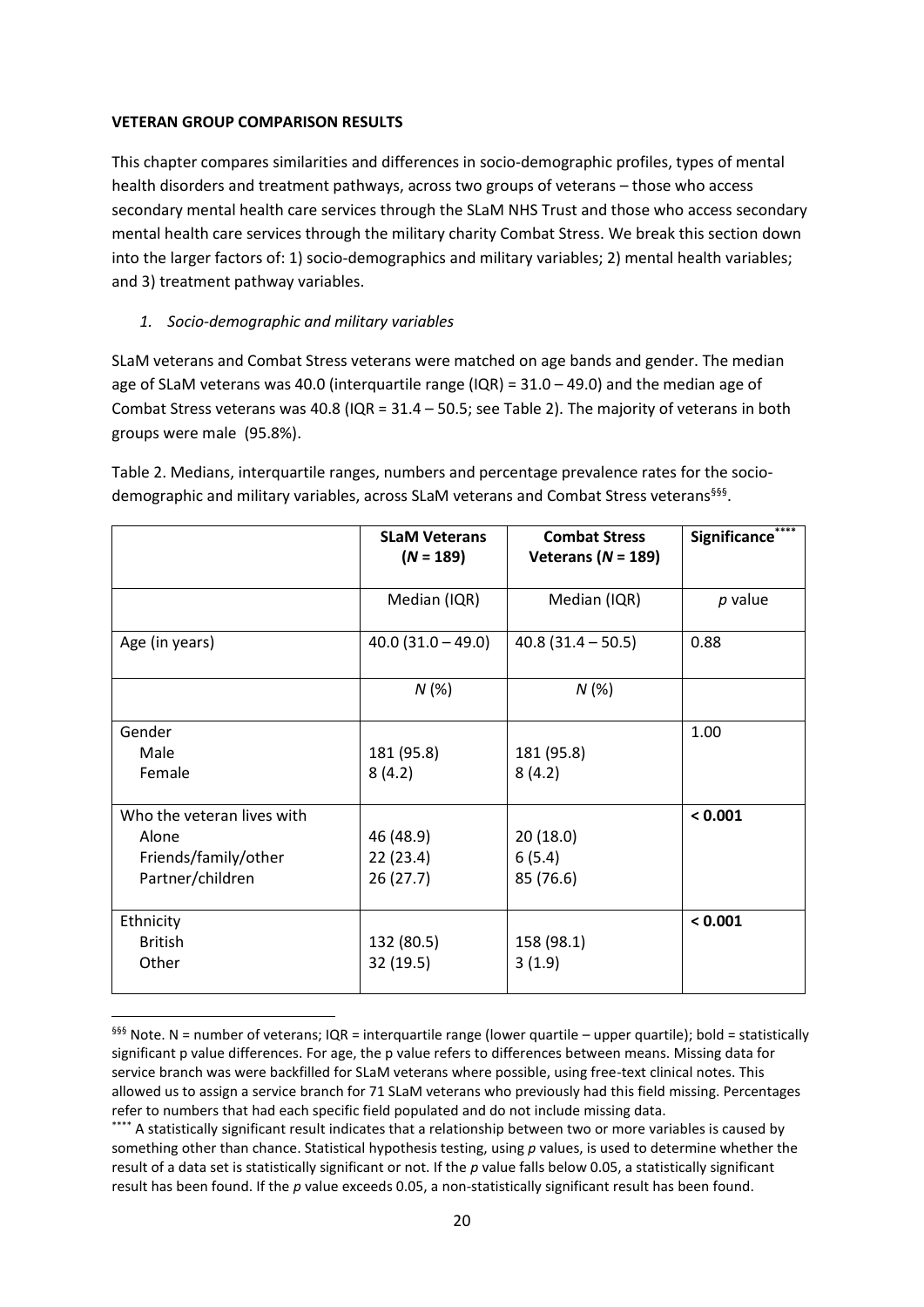| <b>Marital status</b>      |           |            | < 0.001 |
|----------------------------|-----------|------------|---------|
| In a relationship          | 40 (25.8) | 118 (62.4) |         |
| Separated/divorced/widowed | 31(20.0)  | 39 (20.6)  |         |
| Single/other               | 84 (54.2) | 32(16.9)   |         |
| Service branch             |           |            | 0.12    |
| Royal Navy                 | 13(18.3)  | 16(8.5)    |         |
| Army                       | 52 (73.2) | 154 (81.5) |         |
| Royal Air Force            | 6(8.5)    | 19(10.1)   |         |
|                            |           |            |         |

The majority of SLaM veterans reported living alone (48.9%), whereas the majority of Combat Stress veterans reported living with their partner/children (76.6%). SLaM veterans were significantly more likely to live alone or with friends/family/other than Combat Stress veterans and were significantly less likely to live with their partner/children (*p* < 0.001).

Most veterans in both groups endorsed having British ethnicity – 80.5% of SLaM veterans and 98.1% of Combat Stress veterans. However, this was significantly higher for Combat Stress veterans than for SLaM veterans (*p* < 0.001).

Over 50% of SLaM veterans reported being single/other, whereas 62.4% of Combat Stress veterans reported being in a relationship (*p* < 0.001).

The majority of veterans reported having served in the Army – 73.2% of SLaM veterans and 81.5% of Combat Stress veterans (*p* > 0.05).

The socio-demographic and military variables with the highest levels of missing data were who the veteran lives with (45.8% missing) and service branch (31.2% missing, after backfilling). Missing data can be noted in Table 2, as the numbers for each variable, across both the SLaM veterans and the Combat Stress veterans, often do not add up to 189.

# *2. Mental health variables*

Across the total sample, the most common mental disorder diagnoses given were stress disorders (43.7%), depressive disorders (41.8%) and anxiety disorders (41.8%; see Figure 5). However, the most common diagnoses given varied when looking at the SLaM veterans and the Combat Stress veterans separately. A greater diversity of diagnoses was given across the SLaM veterans than the Combat Stress veterans.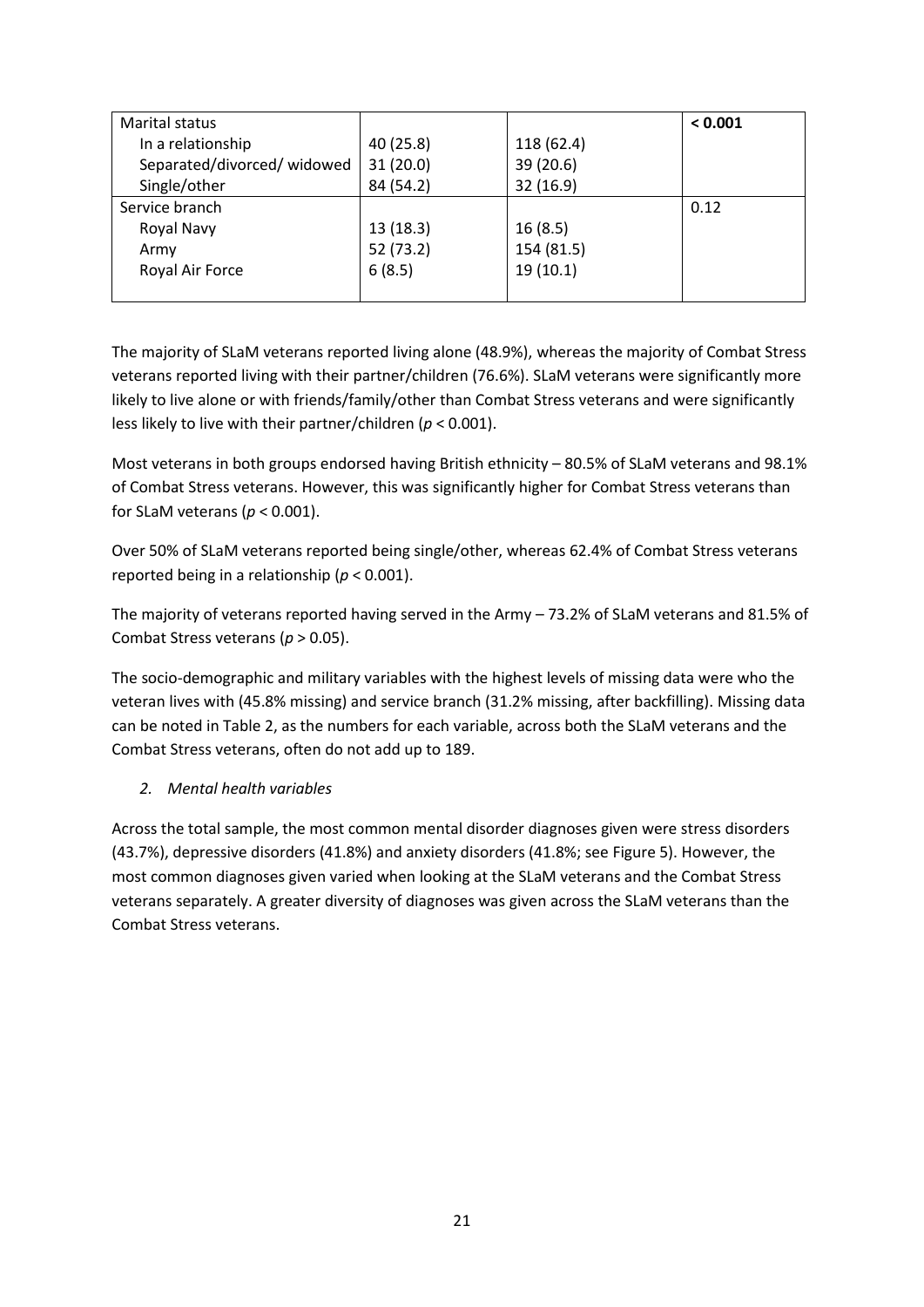

Figure 5. Percentage of veterans diagnosed with differing types of mental health disorder, across the total sample, SLaM veterans and Combat Stress veterans.<sup>††††</sup>

For SLaM veterans, the most common mental health disorder diagnoses given were 'no diagnosis given' (32.8%), 'other' disorders<sup>###</sup> (15.3%) and depressive disorders (14.3%). For Combat Stress veterans, the most common mental disorder diagnoses given were anxiety disorders (78.3%), stress disorders (76.7%) and depressive disorders (69.3%).

SLaM veterans were significantly more likely to be given a drug misuse (4.8%; *p* < 0.01) or an 'other' disorder diagnosis (15.3%; *p* < 0.001) or to be assigned a 'no diagnosis given' category (32.8%; *p* < 0.001) than Combat Stress veterans (0%, 1.6% and 1.1%, respectively). Combat Stress veterans were significantly more likely to be given a depressive disorder (69.3%; *p* < 0.001), anxiety disorder (78.3%; *p* < 0.001) or stress disorder (76.7%; *p* < 0.001) diagnosis than SLaM veterans (14.3%, 5.3% and 10.6%, respectively).

Across the total sample, the most common number of mental disorder diagnoses given was one (46.0%) and the range was one to six diagnoses. The median number of mental disorder diagnoses

**.** 

<sup>††††</sup> Note. The 'no diagnosis given' category represents those veterans who were seen within secondary mental health care services, but who were not given a mental health disorder diagnosis as a result. Percentages do not always add up to 100% (189 patients) in each group, because of missing data and because each veteran can have more than one diagnosis. Missing data for diagnoses was backfilled for Combat Stress veterans where possible, using mental health questionnaires - that is, scores on measures that were completed by veterans on the presence of common mental health disorders. These scores were used to determine whether each individual met the cut off threshold score for a range of diagnoses (including PTSD, depression, generalised anxiety disorder and alcohol misuse). By completing the missing diagnoses in this way, we were able to assign a proxy diagnosis for 110 Combat Stress veterans who previously had this field missing.

<sup>‡‡‡‡</sup> 'Other' disorders include dementia, delirium, dissociative disorders, somatoform disorders, eating disorders, sexual disorders, developmental disorders, hyperkinetic disorders, mood disorders (not including depression), bipolar disorder, personality disorders, neurotic disorders and self-harm and self-poisoning.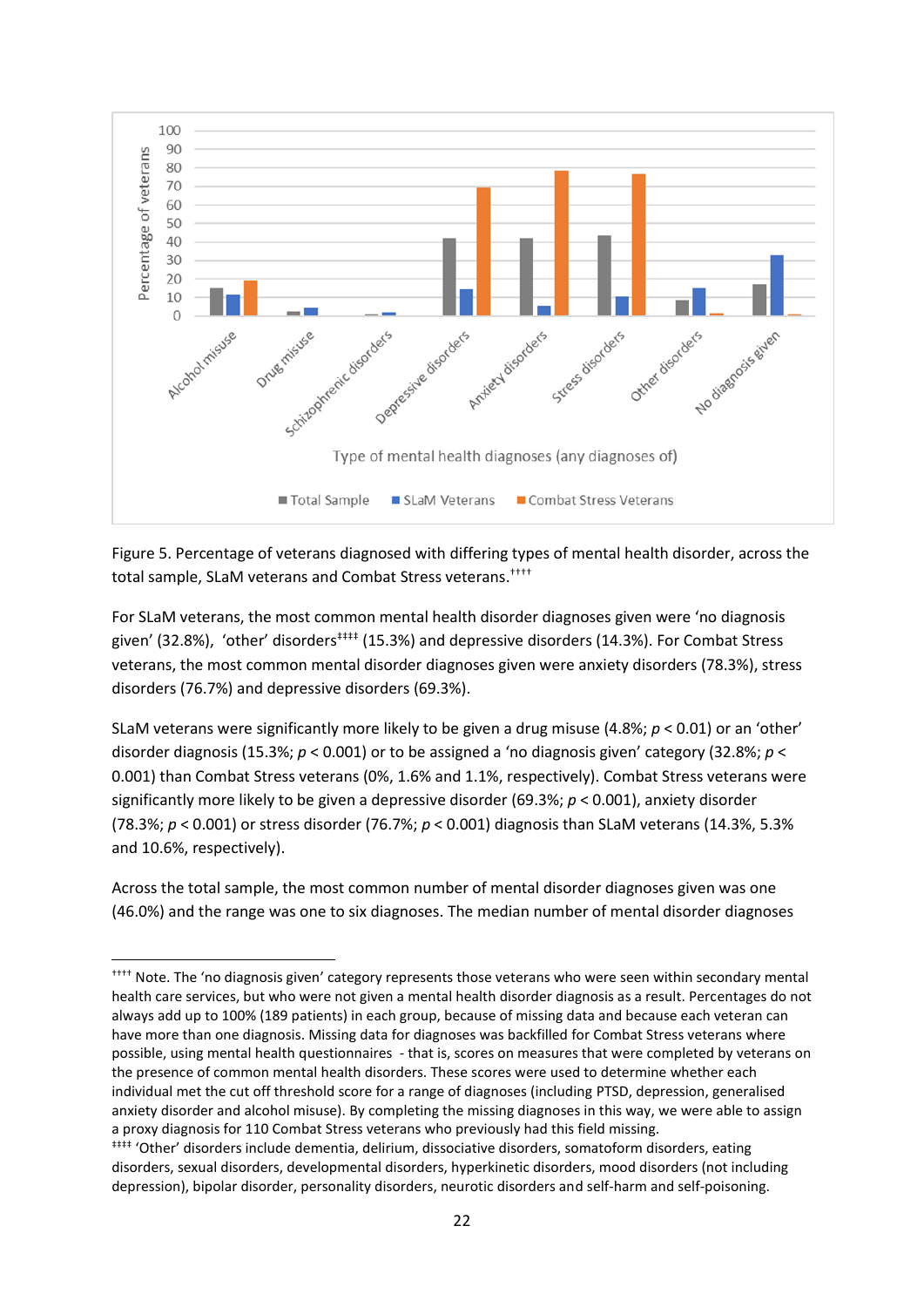given was 1.0 (IQR =  $1.0 - 3.0$ ). However, the number of diagnoses given varied when looking at the SLaM veterans and the Combat Stress veterans separately.

For SLaM veterans, the most common number of mental disorder diagnoses given was one (92.2%); followed by two (4.8%), three (2.4%) and six (0.6%; see Figure 6). For Combat Stress veterans, the most common number of mental disorder diagnoses given was three (47.4%); followed by two (24.0%), four (17.0%) and one (11.7%). The median number of diagnoses was 1.0 ( $IQR = 1.0 - 1.0$ ) for SLaM veterans and 3.0 (IQR =  $2.0 - 3.0$ ) for Combat Stress veterans.



Figure 6. Percentage of veterans diagnosed with 1 to 6 mental disorder diagnoses, across SLaM veterans and Combat Stress veterans. §§§§

Combat Stress veterans were significantly more likely to have more than one diagnoses (88.3%) than SLaM veterans (7.8%, *p* < 0.001).

# *3. Treatment pathway variables*

1

Across the full sample, the total number of outpatient secondary mental health care appointments booked was 1,646; the total number of outpatient secondary mental health care appointments attended was 1,463; and the total number of inpatient secondary mental health care stays was 228. The median number of outpatient secondary mental health care appointments booked was 2.0 (IQR  $= 0.0 - 4.0$ ; the median number of outpatient secondary mental health care appointments attended was 2.0 (IQR =  $0.0 - 4.0$ ); and the median number of inpatient secondary mental health care stays was 0.0 (IQR =  $0.0 - 1.0$ ). However, these numbers varied when looking at the SLaM veterans and the Combat Stress veterans separately.

<sup>§§§§§</sup> Note. The number of mental health disorder diagnoses reported here include the 'no diagnosis given' category. Percentages do not always add up to 100% (189 patients) in each group, because of missing data. This variable was backfilled for missing data for Combat Stress veterans. 22 SLaM veterans and 18 Combat Stress veterans had missing data for this field.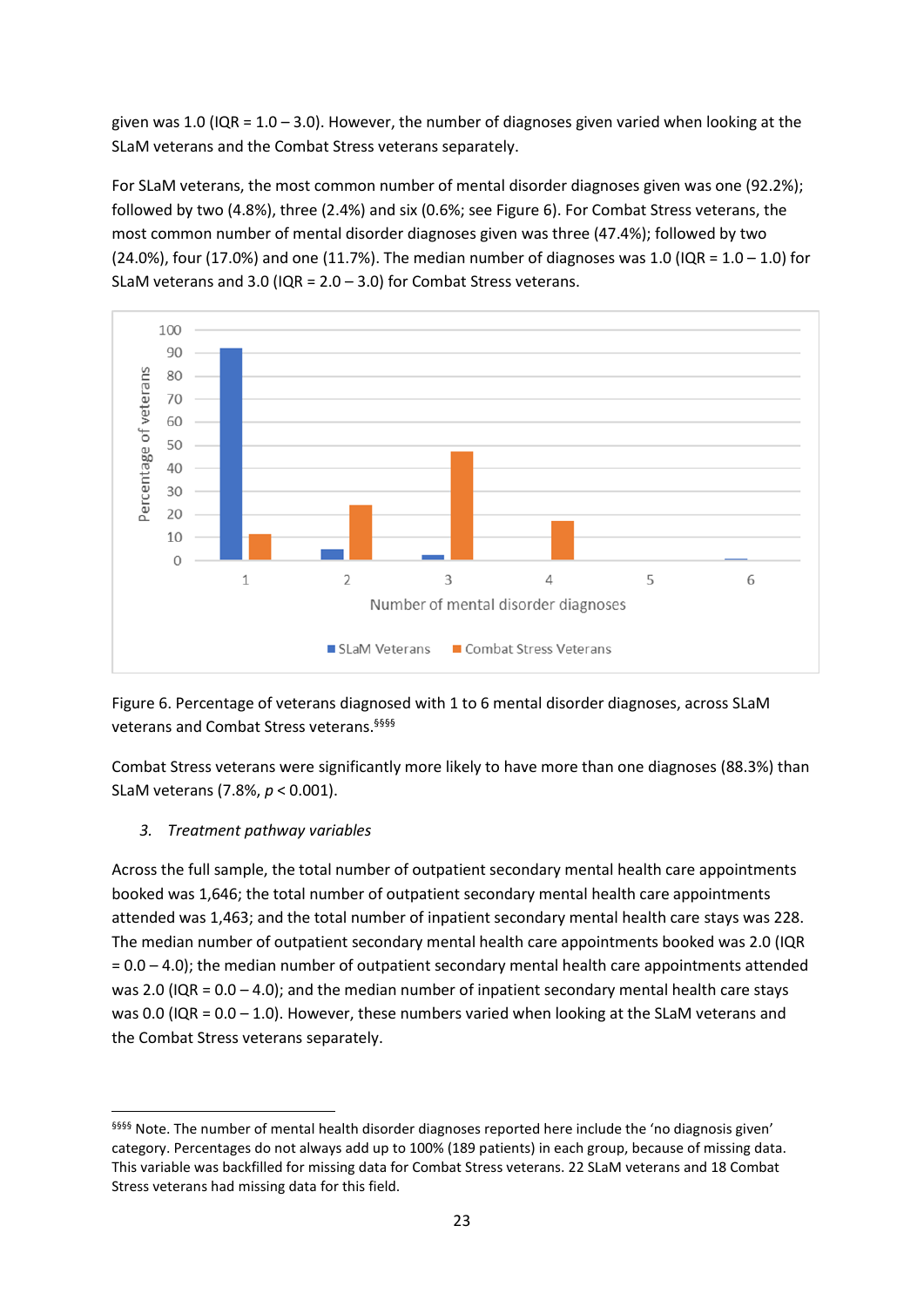For SLaM veterans, the median number of outpatient secondary mental health care appointments booked was 0.0 (IQR =  $0.0 - 0.0$ ); the median number of outpatient secondary mental health care appointments attended was 0.0 (IQR =  $0.0 - 0.0$ ); and the median number of inpatient secondary mental health care stays was 0.0 (IQR =  $0.0 - 1.0$ ; see Table 3). These median values show that half of the SLaM veteran group had not booked or attended any outpatient secondary mental health care appointments and had not been admitted for any inpatient secondary mental health care stays\*\*\*\*\* . For Combat Stress veterans, the median number of outpatient secondary mental health care appointments booked was 4.0 ( $IQR = 2.0 - 7.0$ ); the median number of outpatient secondary mental health care appointments attended was 4.0 (IQR =  $2.0 - 7.0$ ); and the median number of inpatient secondary mental health care stays was 0.0 (IQR = 0.0 – 1.0). SLaM veterans booked (*p* < 0.01) and attended (*p* < 0.001) significantly fewer outpatient secondary mental health care appointments than Combat Stress veterans.

|                                                                            | <b>SLaM Veterans</b><br>$(N = 189)$ | <b>Combat Stress</b><br>Veterans ( $N = 189$ ) | <b>Significance</b> |
|----------------------------------------------------------------------------|-------------------------------------|------------------------------------------------|---------------------|
|                                                                            | Median (IQR)                        | Median (IQR)                                   | p value             |
| Number of outpatient secondary mental<br>health care appointments booked   | $0.0(0.0 - 0.0)$                    | $4.0(2.0 - 7.0)$                               | < 0.01              |
| Number of outpatient secondary mental<br>health care appointments attended | $0.0(0.0 - 0.0)$                    | $4.0(2.0 - 7.0)$                               | < 0.001             |
| Number of inpatient secondary mental<br>health care stays                  | $0.0(0.0 - 1.0)$                    | $0.0(0.0 - 1.0)$                               | 0.05                |
| Duration of inpatient secondary mental<br>health care stays (in days)      | $13.0(5.0 - 26.0)$                  | $13.0(11.0 - 23.0)$                            | 0.09                |

Table 3. Medians and interquartile ranges for the treatment pathway variables, across SLaM veterans and Combat Stress veterans††††† .

24.9% of SLaM veterans and 29.6% of Combat Stress veterans had an inpatient secondary mental health care stay. Of those who had an inpatient stay, the median duration was 13.0 days (IQR = 5.0 – 26.0) for SLaM veterans and 13.0 days (IQR = 11.0 – 23.0) for Combat Stress veterans (*p* > 0.05).

1

<sup>\*\*\*\*\*</sup> SLaM veterans with 0 booked or attended outpatient secondary mental health care appointments and 0 inpatient secondary mental health care stays will be in the SLaM BRC case register for other reasons – primarily because they had a referral into the SLaM Trust.

<sup>&</sup>lt;sup>†</sup>†††† Note. N = number of veterans; IQR = interquartile range (upper quartile – lower quartile); bold = statistically significant p value differences. For all variables, the p value refers to differences between means. With the exception of duration of inpatient secondary mental health care stays, these numbers include those veterans with 0 booked or attended outpatient appointments and 0 inpatient stays, in order to accurately represent the full sample.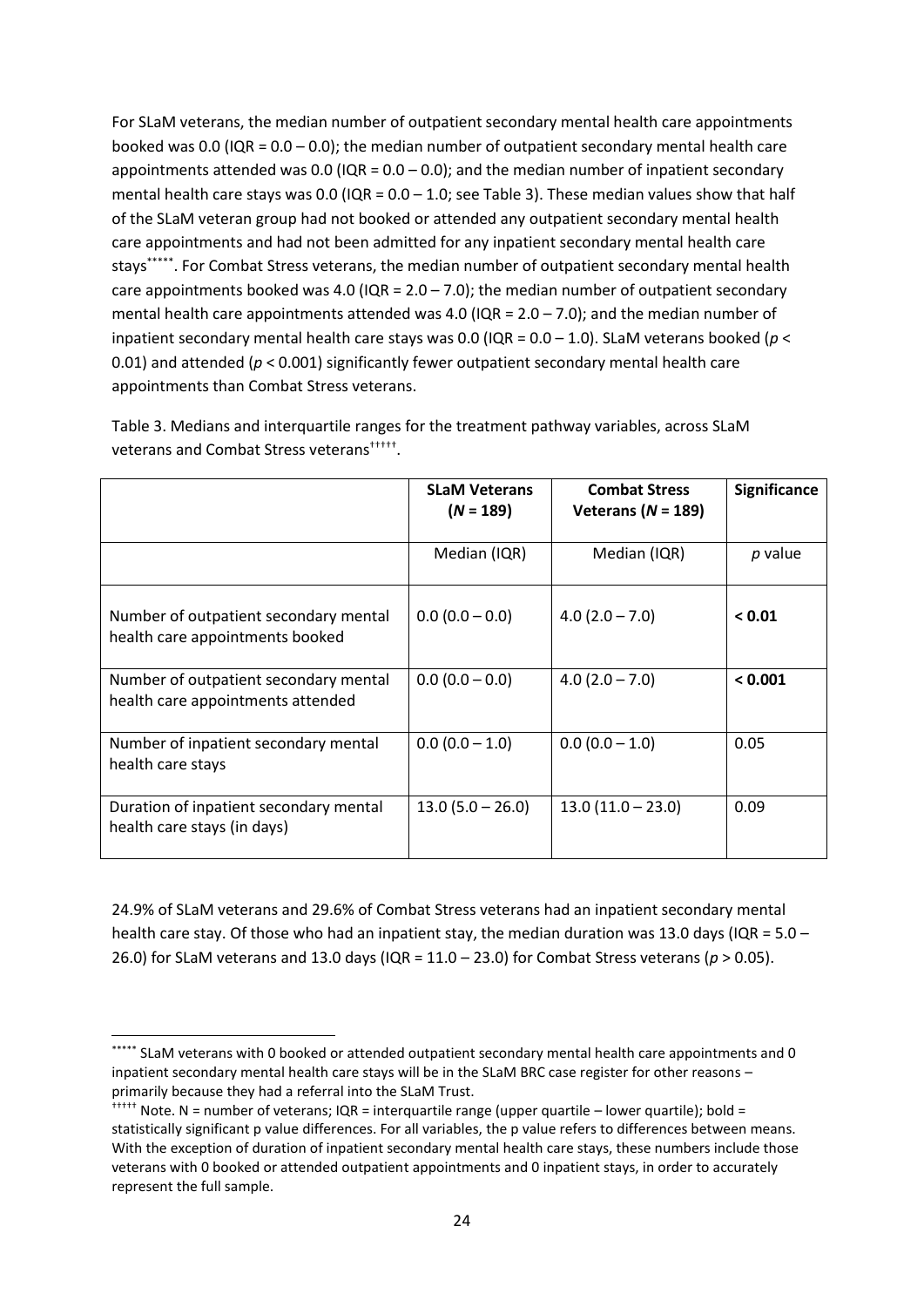# **SUMMARY**

- 189 SLaM veterans and 189 Combat Stress veterans were included, of which the majority were male (95.8%), with a median age of approximately 40.0 years
- SLaM veterans were most likely to live alone (48.9%), whereas Combat Stress veterans were most likely to live with their partner/children (76.6%)
- SLaM veterans were most likely to be single/other in relationship status (54.2%), whereas Combat Stress veterans were most likely to be in a relationship (62.4%)
- Combat Stress veterans were more likely to have British ethnicity (98.1%) than SLaM veterans (80.5%)
- The most common mental disorder diagnoses for SLaM veterans were 'no diagnosis given' (32.8%), 'other' disorders (15.3%) and depressive disorders (14.3%), whereas for Combat Stress veterans these were anxiety disorders (78.3%), stress disorders (76.7%) and depressive disorders (69.3%). There were significant differences in the types of diagnoses given to SLaM veterans versus Combat Stress veterans
- Combat Stress veterans (3.0) had a higher median number of mental disorder diagnoses than SLaM veterans (1.0)
- Combat Stress veterans (4.0) booked a higher median number of outpatient secondary mental health care appointments than SLaM veterans (0.0)
- Combat Stress veterans (4.0) attended a higher median number of outpatient secondary mental health care appointments than SLaM veterans (0.0)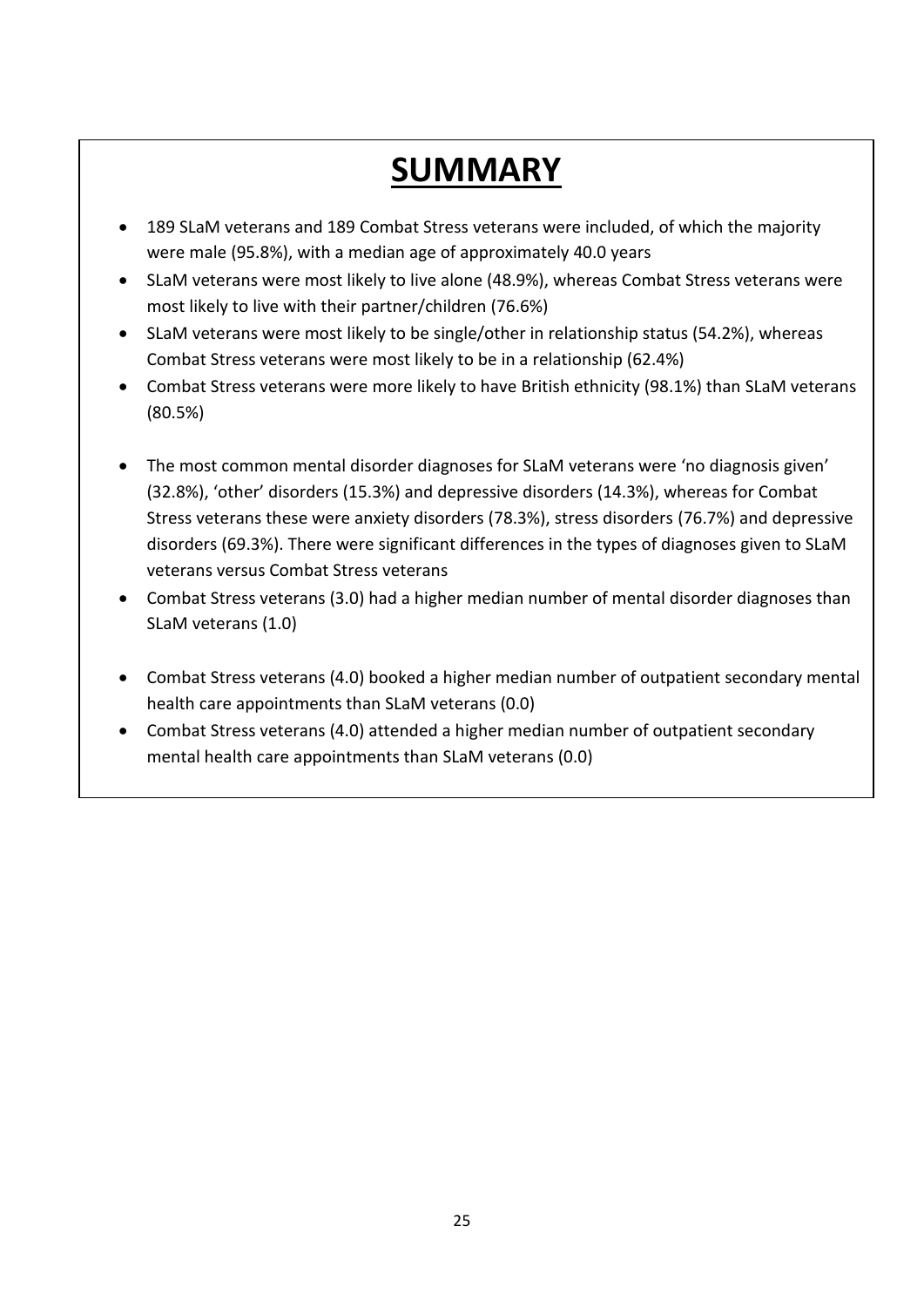#### **DISCUSSION**

This research used two EHR case registers to explore the utility and feasibility of identifying veterans accessing secondary mental health care services within the UK. These registers were: (1) the SLaM BRC case register, containing data on veterans who accessed services through the SLaM NHS Trust; and (2) the Combat Stress case register, containing data on veterans who accessed services through the military mental health charity Combat Stress. In addition, the report compared the sociodemographic profiles, the types of mental health disorders and the treatment pathways of veterans who engage in secondary mental health care services within the UK, across two different settings.

#### *Key findings*

It was feasible to identify veterans using the SLaM BRC case register. We were able to detect 693 veterans accessing secondary mental health services through the SLaM NHS Trust, of which 189 were matched to 189 veterans accessing secondary mental health services through Combat Stress. Despite our success, the identification procedure raised procedural challenges. The difficulties faced are discussed in detail in the 'Recommendations' section below (see pages 27 and 28).

SLaM veterans were more likely to be single and to live alone, whereas Combat Stress veterans were more likely to be in a relationship and to live with their partner and/or children. These sociodemographic differences suggest that SLaM veterans are more socially isolated and perhaps that the clientele of Combat Stress receive more support from their families than veterans accessing other services. Additionally, Combat Stress veterans were more likely to have British ethnicity than SLaM veterans. This highlights that SLaM veterans are a more ethnically diverse group of individuals.

SLaM veterans were assigned a 'no diagnosis given' mental health code more often than Combat Stress veterans. This non-specific diagnosis may represent the fact that the former group have more complex and unrecognised difficulties, which could also explain why they were more socially isolated It suggests that NHS services may struggle to identify specific problems when veterans present to secondary mental health care. Rather than having their difficulties captured by the SLaM Trust, veterans accessing care here may be being referred on to other specialists for diagnosis. Alternatively, it may be that Combat Stress simply do not have an equivalent non-specific diagnosis that they can assign. The more frequent diagnoses of depressive, anxiety and stress disorders and the less frequent diagnoses of 'other' disorders in the Combat Stress sample is unsurprising considering that the charity specialises in treating stress and anxiety disorders including PTSD, which are also highly comorbid with depression<sup>32</sup>. Combat Stress veterans had a higher number and range of mental health disorder diagnoses than SLaM veterans, perhaps because NHS services like SLaM tend to focus purely on the presenting mental health difficulty at the time of contact, while Combat Stress often takes into account the presenting problem as well as any additional difficulties described.

SLaM veterans booked and attended fewer outpatient secondary mental health appointments than Combat Stress veterans. This may be because Combat Stress veterans tend to lose their access to care through the charity if they do not engage in and attend appointments<sup>28</sup>. Such a result could have a bearing on the higher number of diagnoses assigned for Combat Stress veterans. The Combat Stress group may have been diagnosed with more mental health difficulties than the SLaM group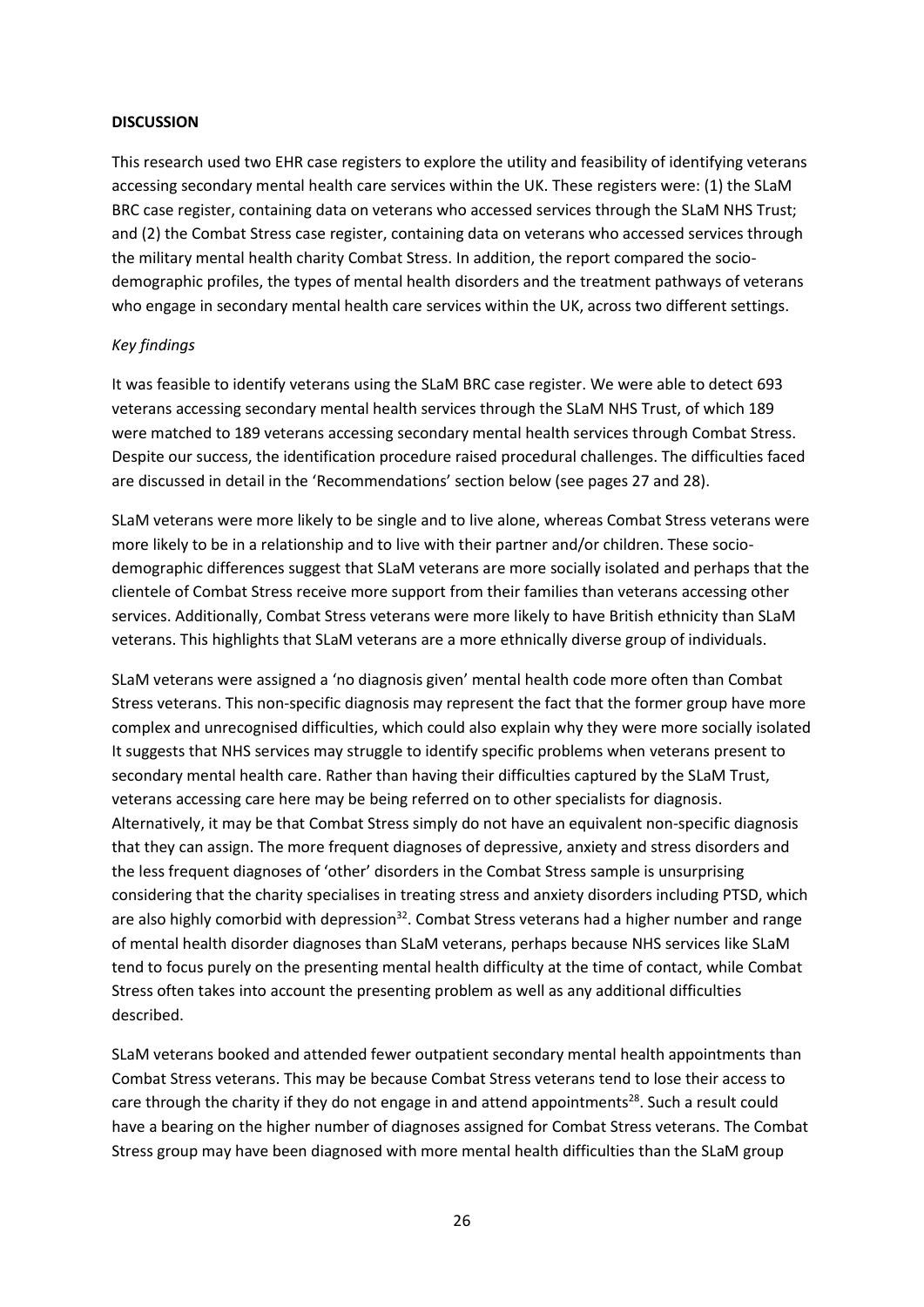because they had more client-practitioner time, as reflected by their higher number of outpatient appointments.

Finally, there was wider variability in the length of inpatient stays for veterans admitted to the SLaM NHS Trust compared to veterans admitted to Combat Stress. Veterans staying as an inpatient at Combat Stress are, in general, admitted as part of a fixed length (typically six weeks long) residential treatment program<sup>28</sup>, while veterans admitted to SLaM tend to be emergency cases who stay for varying amounts of time<sup>22</sup>.

# *Recommendations*

- **We recommend trying to improve the accuracy and efficiency of manually identifying veterans from the SLaM BRC case register.**
- We were unable to confirm that our identified SLaM veterans were actual veterans or that our verified non-veterans had not actually served, because we relied on participants' self-reporting their veteran status. There was no way around this problem in the current study.
- The implementation of a military flag in the SLaM BRC case registers and similar NHS databases, perhaps that could be verified with MoD records, would be helpful. This would clearly indicate which patients had previously served in the armed forces.
- Refining the military-related terms employed to search the SLaM BRC case register, by using more specific and detailed phrases, such as individual regiment or operation names, may help improve hit rates for detecting true veterans in large, non-military specific case registers.
- **We recommend accelerating the methodology for identifying veterans from the SLaM BRC case register, through the development of an NLP tool.**
- This would involve us teaching the computer to automatically identify veterans using particular key words and rules.
- While we have shown that the process is feasible, the manual identification of veterans from the SLaM BRC case register was labour and resource intensive, time consuming and impractical.
- The development of NLP would enable future projects using the SLaM BRC, or other, case register(s) and the same data inputs to implement a consistent, reliable and efficient approach to identifying veteran medical records.
- **We recommend increasing the number of veterans identified from the SLaM BRC case register.**
- As a result of the current method for identifying veterans, we were only able to include 189 veterans in each of our two groups. While this sample is more than sufficient for this feasibility study, it is lacking in statistical power for more complex analyses.
- Using our proposed NLP tool, we anticipate that a sample of 2,000 veterans could be identified from the SLaM BRC register alone.
- It would be possible to match this larger veteran group to 2,000 non-veterans accessing similar mental health services through SLaM. Using these data, we could establish whether there are similarities in socio-demographic, mental health and treatment characteristics between the SLaM veterans and non-veterans.
- **We recommend carrying out further statistical tests on extra factors available within the SLaM BRC case register.**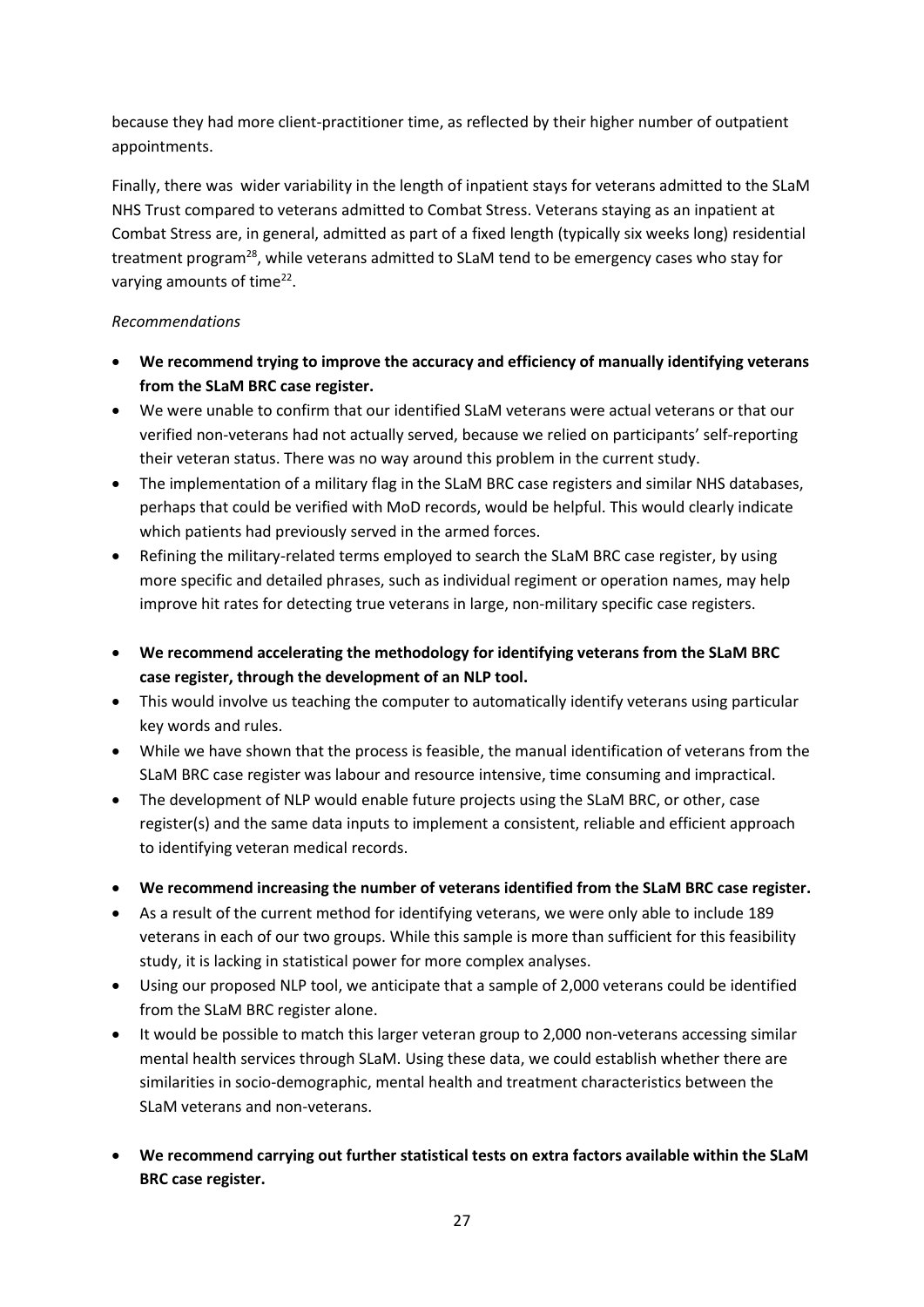- We have reported on a range of socio-demographic, mental health and treatment variables already. However, there is an abundance of additional data of interest within the case register – for example, details of medication usage, welfare benefit claims and types of clinicians seen.
- We suggest exploring occurrences and similarities and differences across veteran and nonveteran groups.
- Subgroup analyses would also allow us to investigate patterns of outcomes across specific populations within the overall sample, where this was not possible in the smaller current groups. As a starting point, we endorse a focus on three potential subgroups and we estimate the following numbers: (1) 200 women veterans; (2) 300 ethnic minority veterans; and (3) 220 veterans with a diagnosis of PTSD.
- **We recommend the implementation of new techniques, to ensure that missing data within the SLaM BRC and Combat Stress case registers is kept to a minimum.**
- Data within EHRs is not collected primarily for research purposes and, therefore, often has large amounts of missing values<sup>23</sup>. Indeed, this was the case for the current report.
- It would be helpful if data entry for some fields was made mandatory in case registers, to ensure that the most important information was available for all patients.
- While the included data for this report can adequately test feasibility, such large amounts of missing values decrease reliability and robustness (see the utility and feasibility results, pages 17 and 18).
- We endorse backfilling missing data for outcome variables, by using clinical written notes to manually work through patient records one-by-one. Details left out of the database's structured fields are often included within these free-text fields and would allow us to improve data quality.

# *Conclusions*

We have shown that it is possible to identify veterans accessing secondary mental health care in the UK, by using two EHR-based case registers. Despite our success, difficulties with the methodological procedure have identified a need for further work – including development of an automated veteran identification tool, increasing the pool of participants derived from the SLaM BRC case register, implementation of additional analyses and backfilling of missing data. A follow-on project tackling these additional objectives has been funded by FiMT and is beginning shortly. The findings from both the current and future reports will be used to exploit the NLP tool and to inform the possibility of rolling out a nationwide study, in order to gain further insight into veterans' secondary mental health treatment pathways.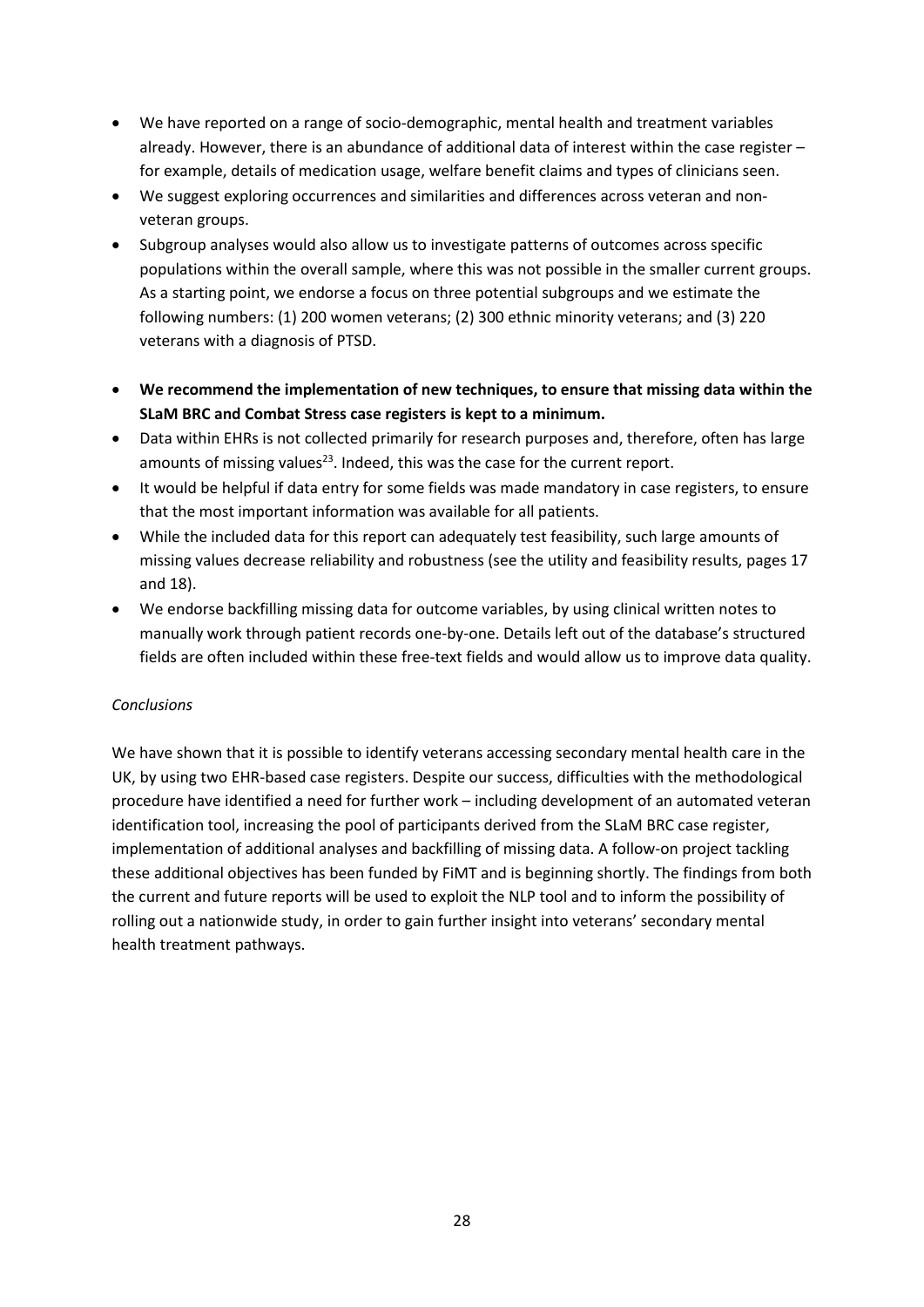# **APPENDICES**

| Appendix $1$ – Inclusion and exclusion criteria and descriptive notes, for the CRIS system search terms |
|---------------------------------------------------------------------------------------------------------|
| for identifying veterans                                                                                |

| <b>Included key</b><br>words | <b>Exclusion</b>                                                         | <b>Notes</b>                                                                   |
|------------------------------|--------------------------------------------------------------------------|--------------------------------------------------------------------------------|
|                              | "who was/is in (the) army"                                               | Majority of times this refers to someone other<br>than the patient             |
|                              | "Salvation Army"                                                         |                                                                                |
|                              | "army knife"                                                             |                                                                                |
|                              | "army gear"                                                              |                                                                                |
|                              | "army style"                                                             |                                                                                |
|                              | "army cadet"                                                             |                                                                                |
|                              | "army cadette"                                                           |                                                                                |
|                              | "army themed"                                                            |                                                                                |
|                              | "child army"                                                             |                                                                                |
| Army                         | "army family"                                                            |                                                                                |
|                              | "rebel army"                                                             |                                                                                |
|                              | "refugee army"                                                           |                                                                                |
|                              | "army service"                                                           |                                                                                |
|                              | "private army"                                                           |                                                                                |
|                              | "army green"                                                             |                                                                                |
|                              | "army <item clothing="" of="">"</item>                                   | Clothing                                                                       |
|                              | "army type"                                                              |                                                                                |
|                              | Foreign armies:                                                          | Reference to service in non-UK army, or                                        |
|                              | Eritrea, Sri Lanka                                                       | experiences relating to non-UK army                                            |
|                              | "navy blue"                                                              | Clothing                                                                       |
|                              | "dark navy"                                                              | Clothing                                                                       |
|                              | "navy colour"                                                            | Clothing                                                                       |
|                              | "wearing (a) navy"                                                       | Clothing                                                                       |
|                              | "dressed in navy"                                                        | Clothing                                                                       |
|                              | "navy <item clothing="" of="">"</item>                                   | Clothing                                                                       |
|                              | "Merchant Navy"                                                          |                                                                                |
|                              | "Army and Navy Store"                                                    |                                                                                |
| Navy                         | "worked for Navy, Army, Air<br>Force Institute"                          | <b>NAAFI</b>                                                                   |
|                              | <i>"<family member=""></family></i> was/is in<br>(the) navy"             | Family member in Navy                                                          |
|                              | "due to join the Navy"                                                   | (Thinking of) joining Navy                                                     |
|                              | "accepted into Navy"                                                     | (Thinking of) joining Navy                                                     |
|                              | "potential careers, including<br>Navy"                                   | (Thinking of) joining Navy                                                     |
|                              | Foreign navies:<br>Italian, US, Israeli, Portuguese,<br>Burmese, Eritrea | Reference to service in non-UK navy, or<br>experiences relating to non-UK navy |
| RAF / air force              | " <family member=""> was/is in<br/>(the) RAF"</family>                   | Family member in RAF                                                           |
| Armed forces                 |                                                                          |                                                                                |
| Afghan                       |                                                                          | Deployment location                                                            |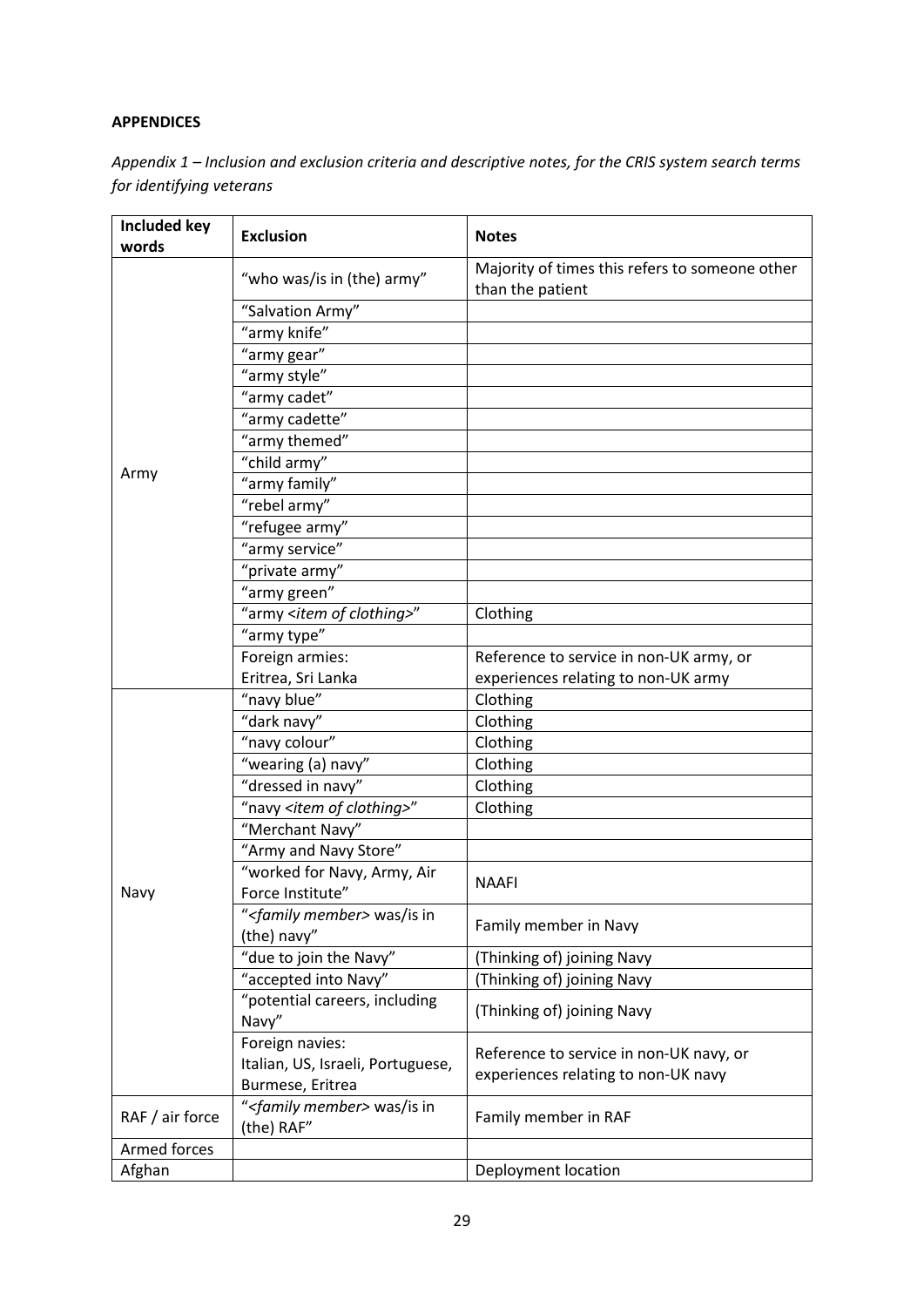| Iraq                 | Deployment location |
|----------------------|---------------------|
| <b>Bosnia</b>        | Deployment location |
| Kosovo               | Deployment location |
| Falklands            | Deployment location |
| N Ireland            | Deployment location |
| Cyprus               | Deployment location |
| Germany              | Deployment location |
| Enlisted             |                     |
| National             |                     |
| service              |                     |
| <b>Combat Stress</b> | Military charity    |
| <b>SSAFA</b>         | Military charity    |
| Help for             |                     |
| Heroes               | Military charity    |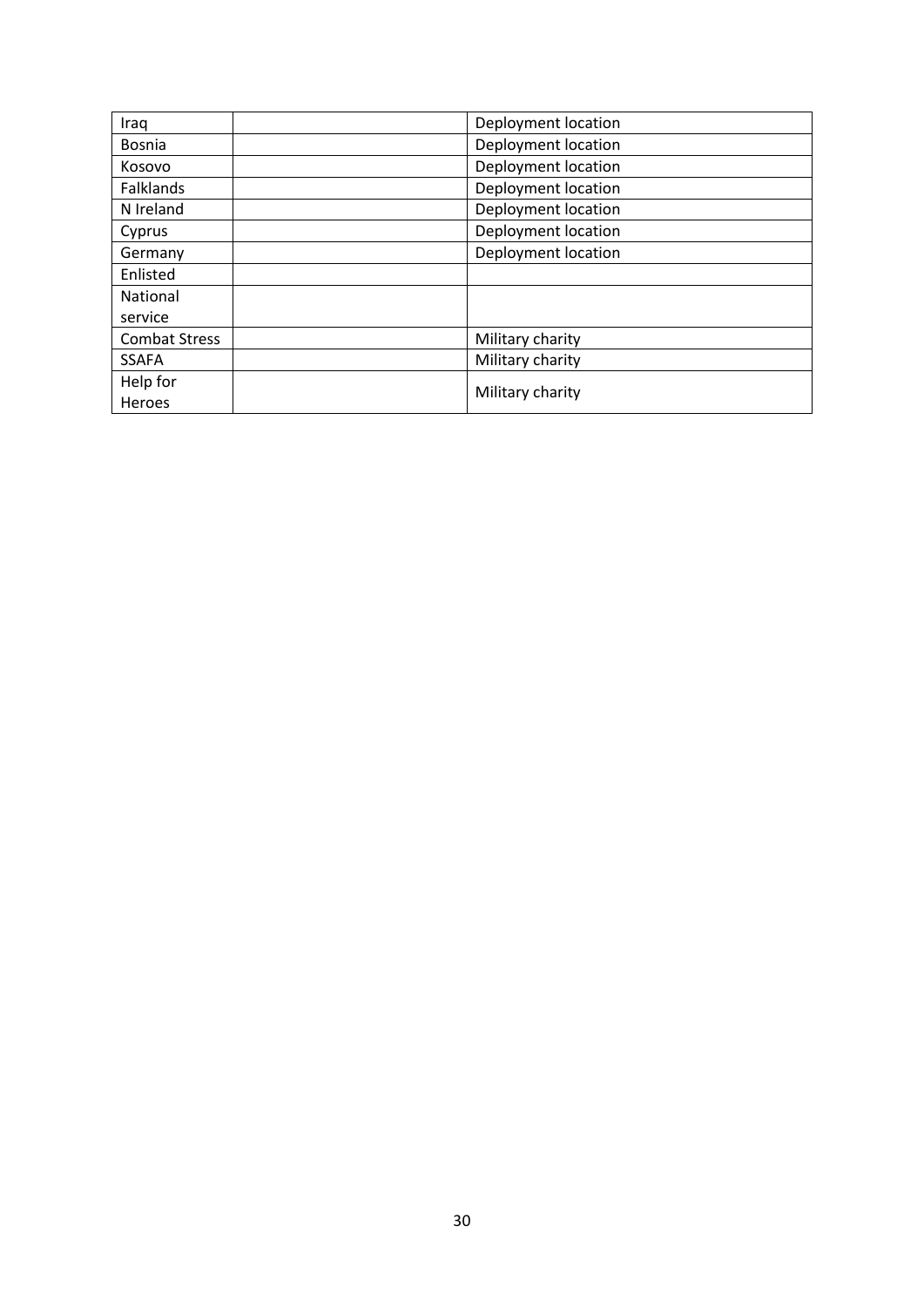#### **REFERENCES**

- 1. Rice RHT. The next generation of veterans: Their critical needs and their emerging rights. *Royal College of Defence Studies,* 2009.
- 2. Burdett H, Woodhead, C, Iversen A, et al. "Are you a veteran?" Understanding of the term "veteran" among UK ex-service personnel: A research note. *Armed Forces Society,* 2012. 39(4); 751-759.
- 3. Woodhead C, Sloggett A, Bray I, et al. An estimate of the veteran population in England: Based on data from the 2007 Adult Psychiatric Morbidity Survey. *Population Trends,* 2009. 138; 50-54.
- 4. Ministry of Defence. Annual population survey: UK armed forces veterans residing in Great Britain 2016. [Online] Available fromhttps://www.gov.uk/government/statistics/annualpopulation-survey-uk-armed-forces-veterans-residing-in-great-britain-2016 (Accessed July 2017).
- 5. The Royal British Legion. A UK household survey of the ex-service community. 2014.
- 6. Stevelink SAM, Jones M, Hull L, et al. Mental health outcomes at the end of the British involvement in the Iraq and Afghanistan conflicts: A cohort study. *In press,* 2018.
- 7. Woodhead C, Rona RJ, Iversen A, et al. Mental health and health service use among postnational service veterans: Results from the 2007 Adult Psychiatric Morbidity Survey of England. *Psychological Medicine,* 2011. 41(2); 363-372.
- 8. Fear NT, Jones M, Murphy D, et al. What are the consequences of deployment to Iraq and Afghanistan on the mental health of the UK armed forces? A cohort study. *Lancet,* 2010. 375(9728); 1783-1797.
- 9. Stevelink SAM, Jones N, Jones M, et al. Do serving and ex-serving personnel of the UK armed forces seek help for perceived stress, emotional or mental health problems? *In press,* 2018.
- 10. Iversen AC, van Staden L, Hughes JH, et al. Help-seeking and receipt of treatment among UK service personnel. *British Journal of Psychiatry,* 2010. 197(2); 149-155.
- 11. Iversen, AC, van Staden L, Hughes JH, et al. The stigma of mental health problems and other barriers to care in the UK Armed Forces. *BMC Health Services Research*, 2011. 11; 31.
- 12. Jones N, Twardzicki M, Fertout M, et al. Mental health, stigmatising beliefs, barriers to care and help-seeking in a non-deployed sample of UK Army Personnel. *Journal of Psychology and Psychotherapy*, 2013. 3(5).
- 13. Giebel C, Clarkson P, Challis D. Demographic and clinical characteristics of UK military veterans attending a psychological therapies service. *British Journal Psychology Bulletin,*  2014. 39(1); 270-275.
- 14. Rafferty L, Stevelink S, Greenberg N, et al. Stigma and barriers to care in service leavers with mental health problems. *Forces in Mind Trust report.*
- 15. Palmer I. UK extended medical assessment programme for ex-service personnel: The first 150 individuals seen. *Psychiatric Bulletin,* 2012. 36; 263-270.
- 16. van Hoorn LA, Jones N, Busuttil W, et al. Iraq and Afghanistan veteran presentations to Combat Stress, since 2003. *Occupational Medicine,* 2013. 63(3); 238-241.
- 17. Perera G, Soremekun M, Breen G, et al. The psychiatric case register: Noble past, challenging present, but exciting future. *British Journal of Psychiatry,* 2009. 195(1); 191-193.
- 18. Mellotte H, Murphy D, Rafferty L, et al. Pathways into mental health care for UK veterans: A qualitative study. *European Journal of Psychotraumatology,* 2017. 8(1).